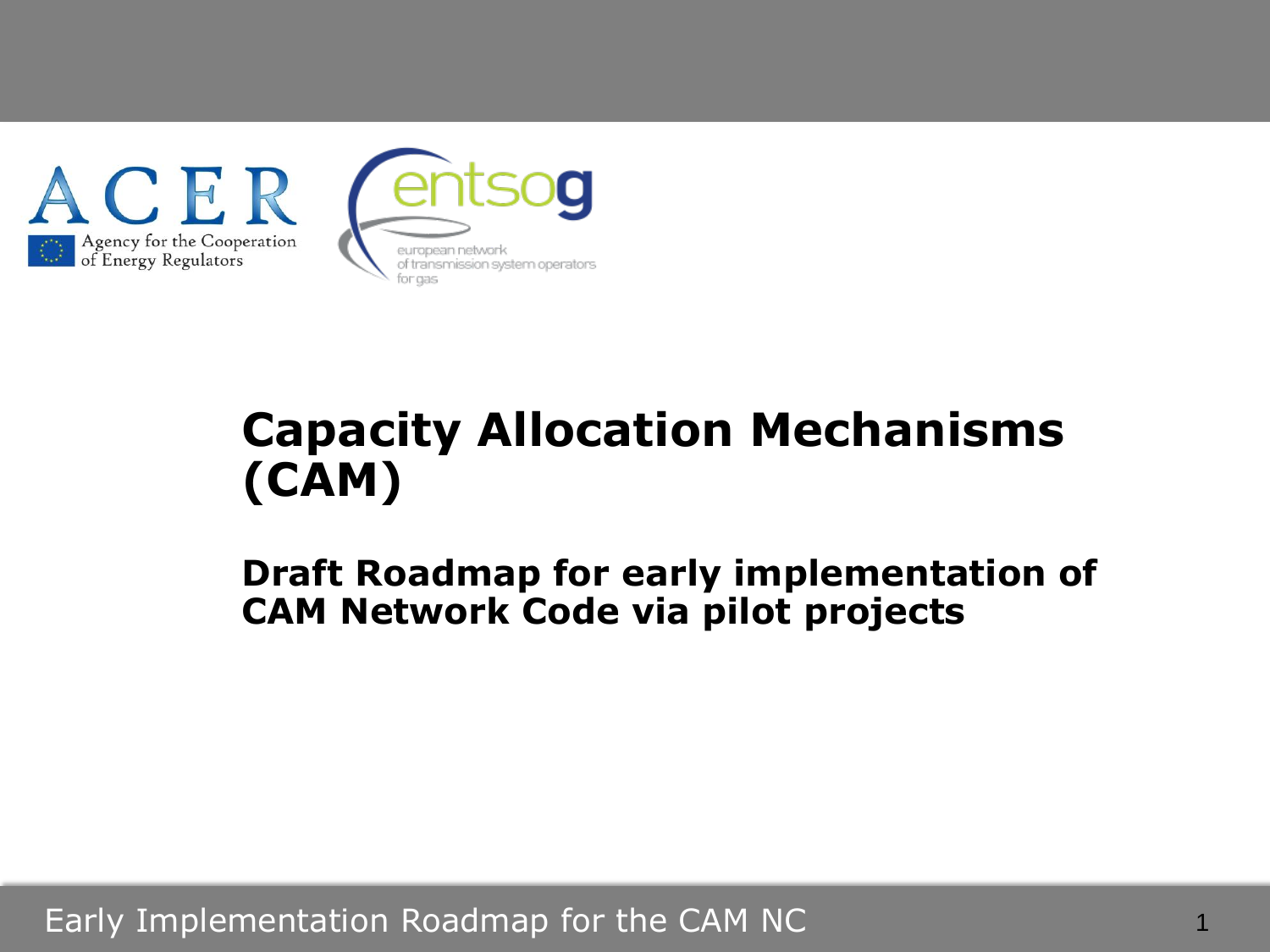- Progress towards the implementation of the CAM NC by 2014 will rely on voluntary action at national and regional level
	- » Mandatory implementation deadline likely to fall in 2015 or 2016
	- » Exact dates depend on timescales for comitology and any dates for the NC coming into force that are defined during comitology
- Madrid Forum XXI encouraged "TSOs, with the full involvement of relevant NRAs and Member States, to work towards setting up a number of regional pilot projects and regional pilot platforms" for the early implementation of the CAM NC
- ACER and ENTSOG were asked to monitor progress and report back to the next Madrid Forum
- This presentation sets out the so-called 'roadmap' for early implementation of the CAM NC via pilot projects, including platforms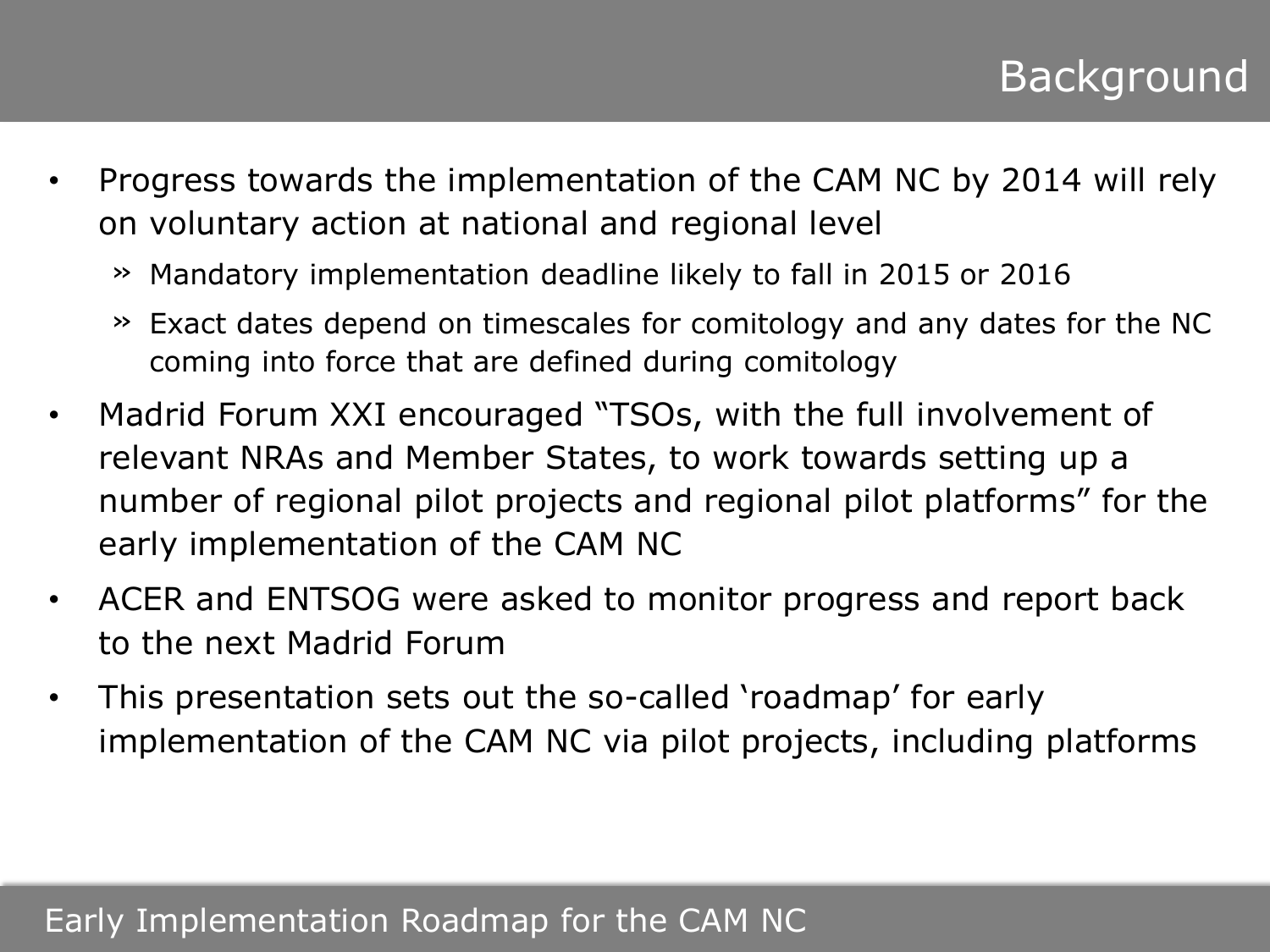- Early implementation of CAM NC provisions can potentially promote:
	- » significant progress towards the internal market by 2014
	- » opportunities to learn from experience gained during pilot project implementation
- The Roadmap aims to support early implementation by:
	- » Giving an overview of projects currently in development
	- » Setting out expectations for future progress
	- » Sharing lessons learned
	- » Defining roles and responsibilities for all parties involved in developing and facilitating pilot projects
	- » Eventually facilitating the convergence of current (or yet to be started) pilot projects towards an integrated one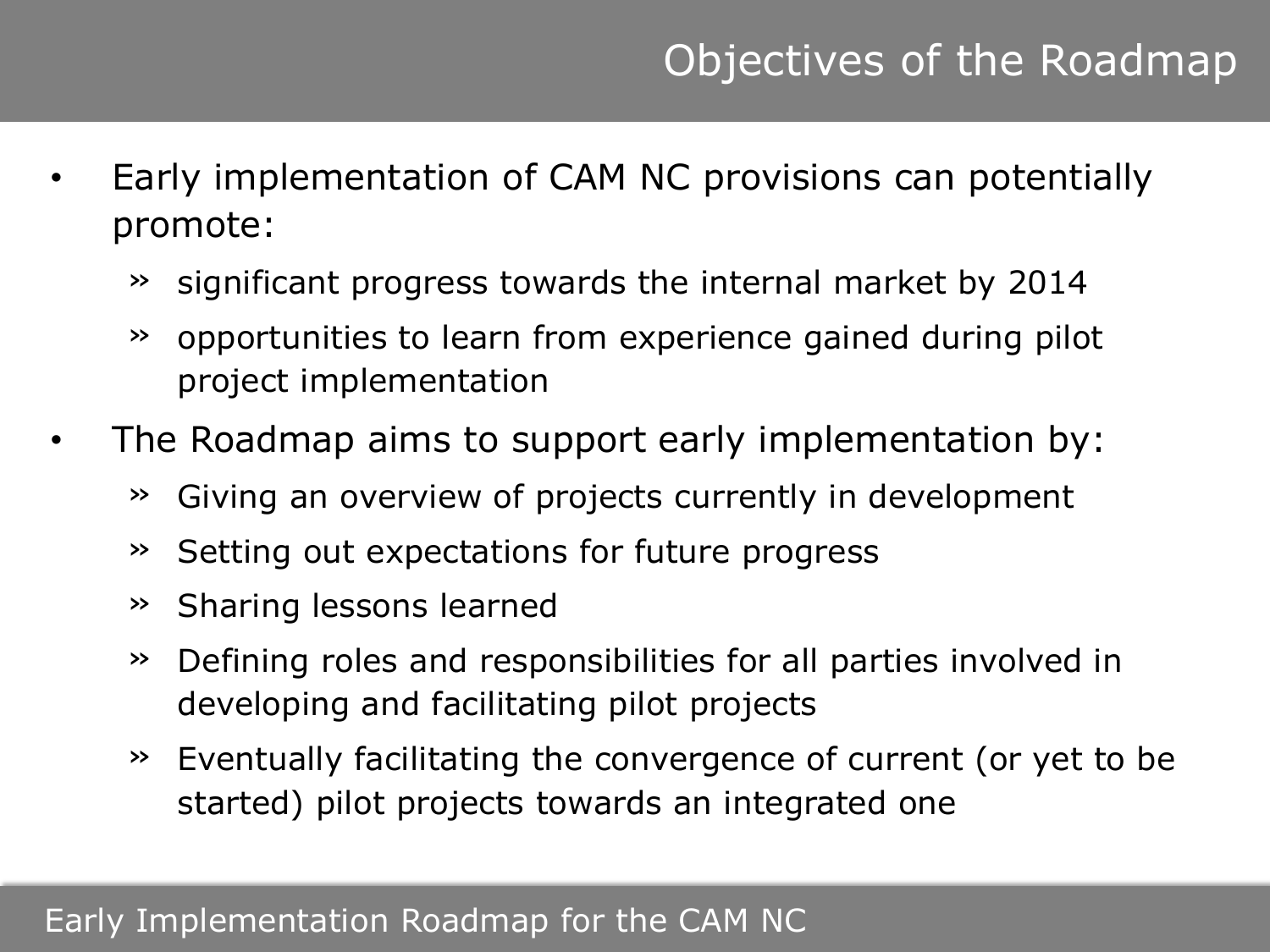| <b>CAM NC provision</b>                                                                              | <b>Implementation challenges</b>                                                                                                                                                                                                                                                             |
|------------------------------------------------------------------------------------------------------|----------------------------------------------------------------------------------------------------------------------------------------------------------------------------------------------------------------------------------------------------------------------------------------------|
| Standardised capacity<br>products                                                                    | Significant change for network users in some regions,<br>$\overline{\phantom{0}}$<br>e.g. Portugal currently has no standard capacity<br>products.                                                                                                                                           |
| Co-ordinated auctions<br>(timing and<br>methodology) at all<br>affected interconnection<br>points    | Significant practical and regulatory issues to be<br>$\blacksquare$<br>overcome, particularly for those countries with no<br>prior experience of auctions or allocation platforms                                                                                                            |
| Mandatory bundling of<br>firm entry and exit<br>capacity wherever<br>possible                        | Numerous challenges given e.g.<br>Different conditions for capacity between transmission<br>$\overline{\phantom{0}}$<br>systems<br>Different regulatory requirements<br>$\overline{\phantom{a}}$<br>Different systems e.g. balancing requirements,<br>$\overline{\phantom{a}}$<br>currencies |
| Supporting provisions<br>on information sharing,<br>interruptible capacity,<br>tariffs and platforms | Implementation of CAM NC compliant platform (major<br>$\overline{\phantom{0}}$<br>IT project)<br>Application of appropriate tariff provisions<br>$\overline{\phantom{0}}$                                                                                                                    |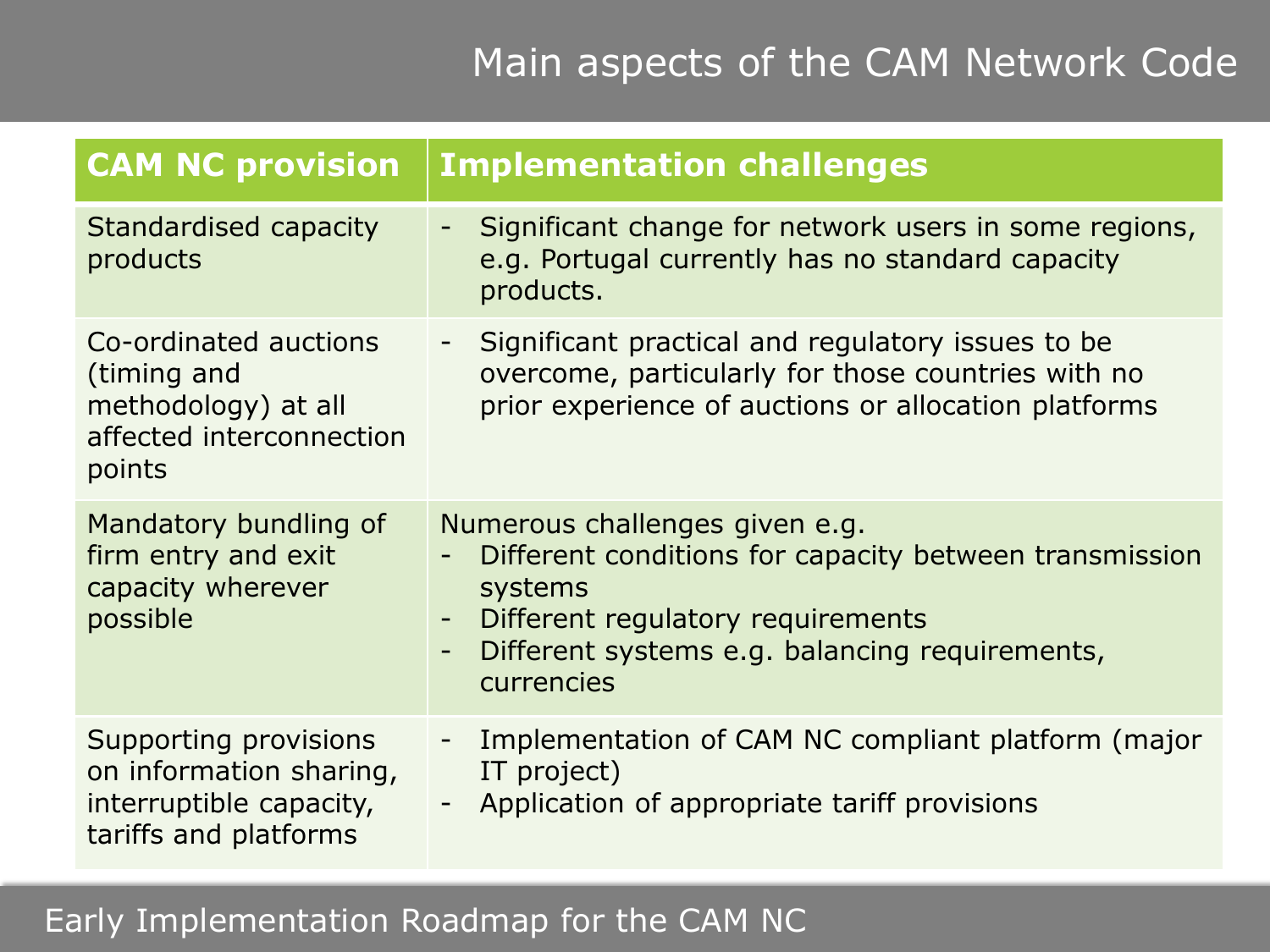# Elaboration process

| <b>Project milestones</b> | 2011           |    |    | 2012 |                                      |           |                | 2013           |           |           |                | 2014      |                |                |
|---------------------------|----------------|----|----|------|--------------------------------------|-----------|----------------|----------------|-----------|-----------|----------------|-----------|----------------|----------------|
|                           | Q <sub>3</sub> | Q4 | Q1 | Q2   | Q3                                   | Q4        | Q <sub>1</sub> | Q <sub>2</sub> | Q3        | Q4        | Q <sub>1</sub> | Q2        | Q <sub>3</sub> | Q <sub>4</sub> |
| <b>Procedural steps</b>   | $\mathbf 0$    |    |    |      | $\bigcirc$<br>$\bullet$<br>$\bullet$ | $\bullet$ | $\bullet$      | $\bullet$      | $\bullet$ | $\bullet$ | $\bullet$      | $\bullet$ | 6              | $\bullet$      |

- **O** Pilot projects identified within GRIs or initiated independently by TSOs
- **2** First meeting on Roadmap: candidate projects presented by TSOs and NRAs
- **B** Preparation of draft Roadmap: information gathering on projects and discussions regarding roles of participants
- **O** Finalisation of Roadmap
- **O** Roadmap kept under review and updated if appropriate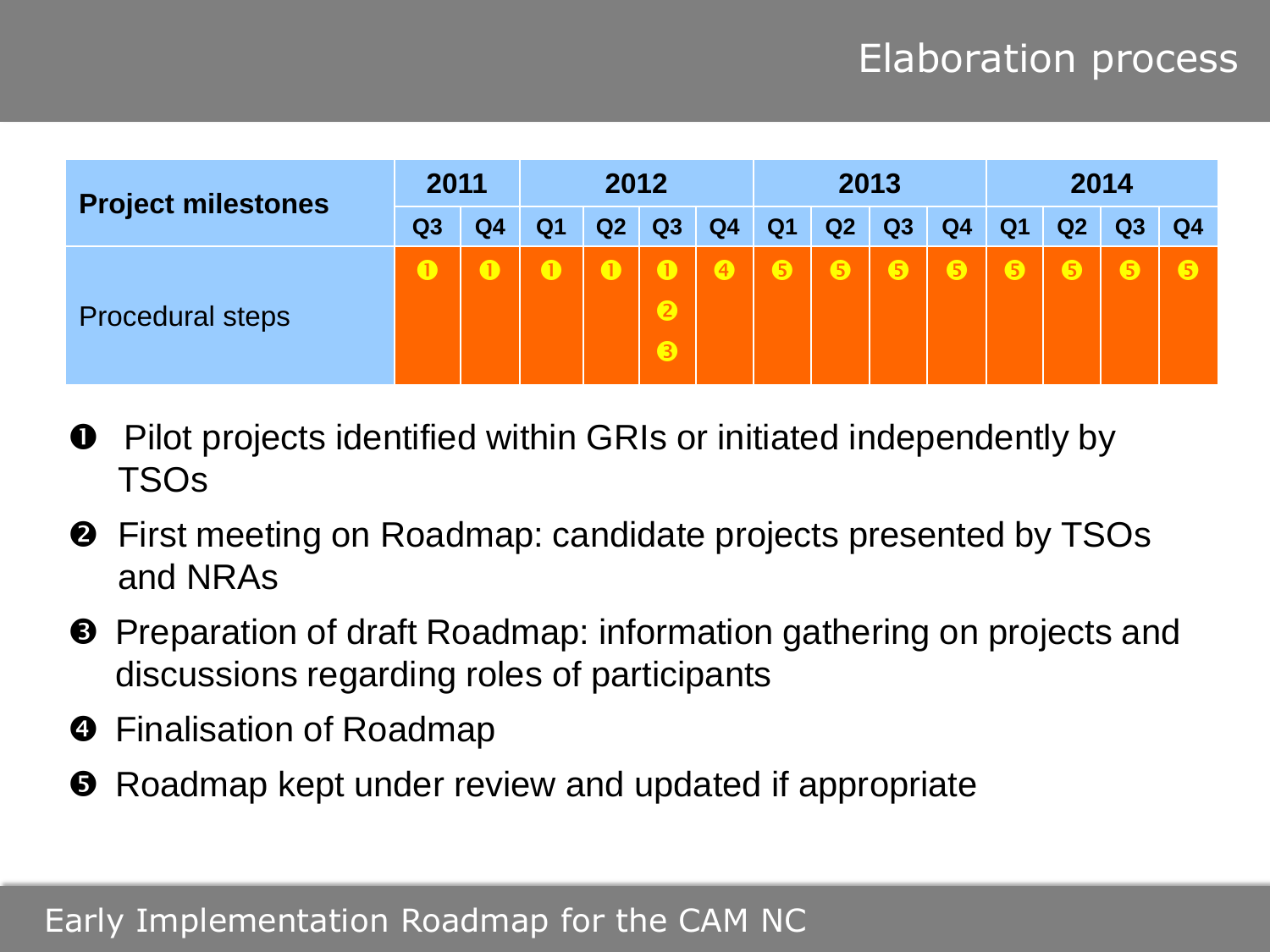All parties have played and will continue to play a role in supporting early implementation and the development of this roadmap:

- **TSOs** will take the lead in identifying and implementing pilot projects, and where relevant will take the necessary steps to facilitate the participation of an increasing number of other TSOs
- Involvement of **NRAs** is a prerequisite wherever a project requires a change in regulations, assurances regarding recovery of costs the extent they are efficiently incurred, and/or regulatory approval in order to proceed
- **GRIs** support TSOs and NRAs in their regions in identifying and implementing appropriate pilots while making sure that an efficient and harmonized approach is followed by all the participants
- **ENTSOG** and ACER provide advice in relation to the implementation of the NC provisions, gather information on developing projects and facilitate coordination and sharing of knowledge and best practice among their members
- **Member States** (via **EC**) and **network users** will be kept informed of developments and will have the opportunity to contribute with their views on individual projects wherever appropriate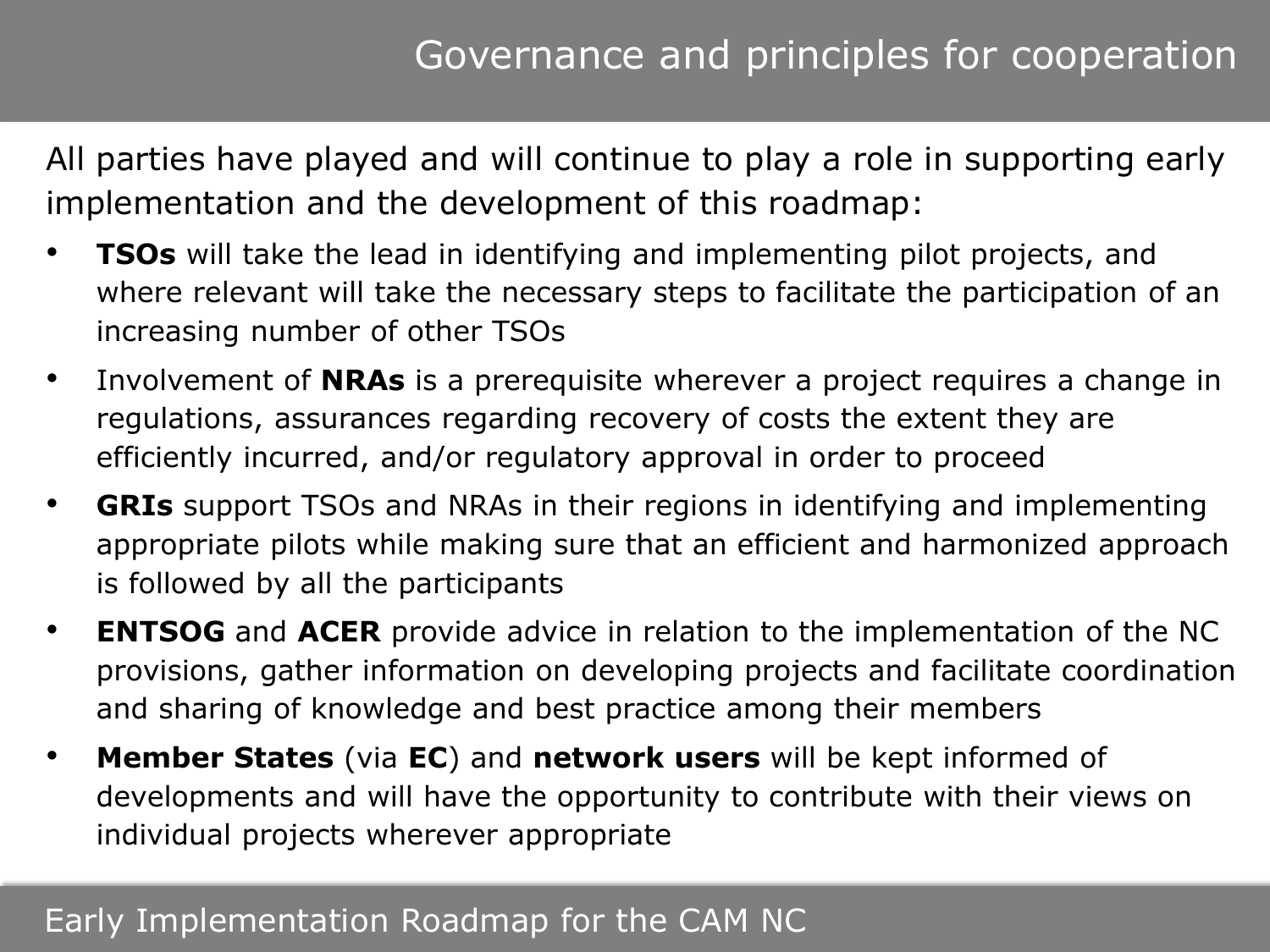- Early implementation is **voluntary** and can only happen if certain conditions are in place:
	- » Stable provisions in the CAM network code, especially auction algorithms, which have a particular impact on the design of IT projects
	- » Ability of TSOs to devote resources to developing new solutions
	- » Sufficient flexibility of national legislation and regulatory requirements to allow moving from national systems to approaches in line with CAM NC within a reasonable period of time
	- » Willingness of NRAs to provide necessary approvals and assurances regarding the full recovery of costs as long as they are efficiently incurred
- The significance of these conditions and the effort needed to fulfil them must not be underestimated
- Strong support is needed from all parties if early implementation is to be successful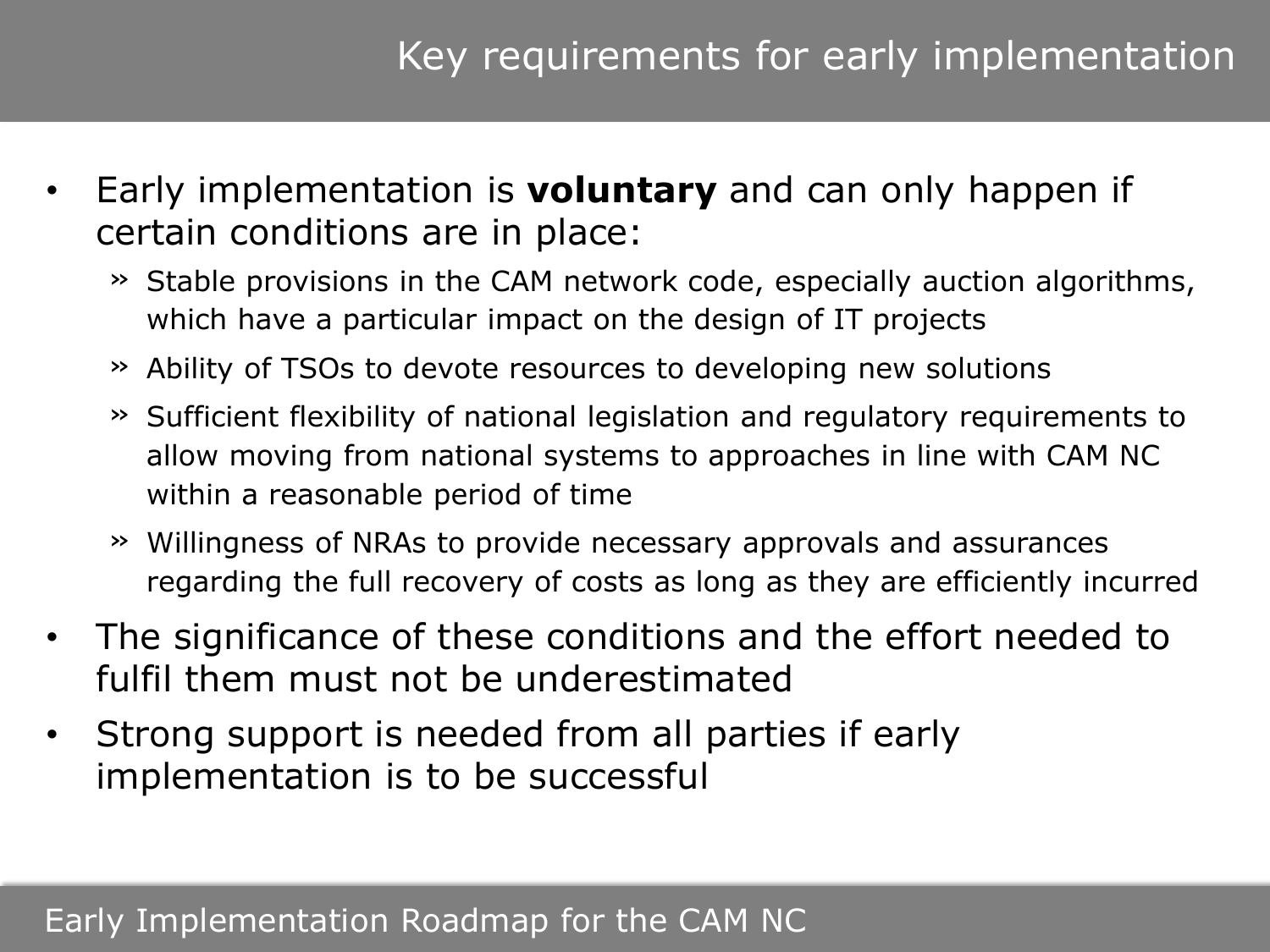# Main building blocks of the Roadmap

|                | <b>Project name</b>                                                                       | <b>Countries involved</b>                                         |
|----------------|-------------------------------------------------------------------------------------------|-------------------------------------------------------------------|
| $\mathbf{1}$   | Joint Capacity Platform Initiative                                                        | Belgium, Denmark,<br>France, Germany,<br>Netherlands (at present) |
| 1a             | Germany/Netherlands bundling project                                                      | Germany, Netherlands                                              |
| 1 <sub>b</sub> | Bundled product at Eynatten                                                               | Belgium, Germany                                                  |
| 1 <sub>c</sub> | Bundled product at Taisnières H                                                           | Belgium, France                                                   |
| 1 <sub>d</sub> | Bundled product at Obergailbach                                                           | France, Germany                                                   |
| $\overline{2}$ | Annual Transmission Capacity Auction at the<br>VIP between Portugal and Spain - 2012-2013 | Portugal, Spain                                                   |
| 3              | Bundling Product - Pilot at Lasów                                                         | Germany, Poland                                                   |
| $\overline{4}$ | Bundled capacity allocation at Austria/Italy IP                                           | Austria, Italy                                                    |
| 5              | Hungary/Romania Capacity bundling project                                                 | Hungary, Romania                                                  |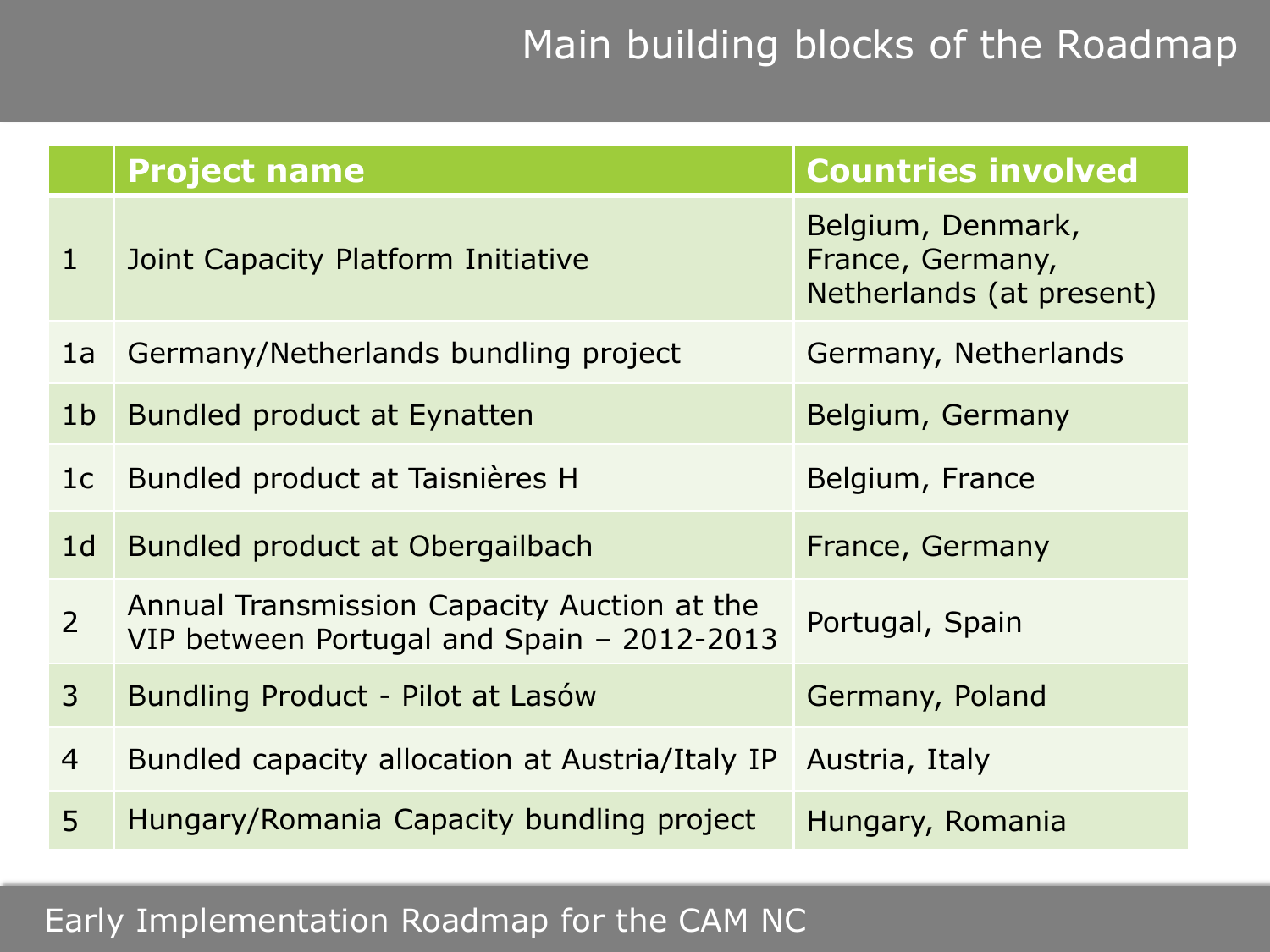| <b>Main Milestones</b>                                                                                                                                                                               | 2011                  |                |                                                                                                                                                                                 | 2012      |                              |                             | 2013                   |                |
|------------------------------------------------------------------------------------------------------------------------------------------------------------------------------------------------------|-----------------------|----------------|---------------------------------------------------------------------------------------------------------------------------------------------------------------------------------|-----------|------------------------------|-----------------------------|------------------------|----------------|
|                                                                                                                                                                                                      | Q3                    | Q <sub>4</sub> | Q <sub>1</sub>                                                                                                                                                                  | Q2        | Q3                           | Q <sub>4</sub>              | Q <sub>1</sub>         | Q <sub>2</sub> |
| 1. Joint Capacity Platform Initiative                                                                                                                                                                |                       |                |                                                                                                                                                                                 | $\bullet$ | $\blacklozenge$<br>$\bullet$ | $\bullet$<br>$\bullet$<br>6 | $\bullet$<br>$\bullet$ | $\bullet$      |
| <b>Analysis of CAM Requirements</b><br>1.<br><b>Process and Functional Specifications</b><br>2.<br><b>Contact NRAs</b><br><b>ICT</b> specifications<br>3.<br><b>Implementation and Testing</b><br>4. | $\boldsymbol{\Omega}$ |                | 5. Foundation of the new company<br>6. Prepare Go - Live<br>First auctions: booking of primary<br>capacity on all IPs of adjacent Entry-<br>Exit systems in accordance with CAM |           |                              |                             |                        |                |
| 1a. Germany/Netherlands bundling project<br>Offer of firm day-ahead bundled capacity, Auctions<br>$\boldsymbol{\omega}$                                                                              |                       |                |                                                                                                                                                                                 | $\bf{O}$  |                              |                             |                        |                |
| 1b. Germany/Belgium bundled product Eynatten<br>Offer of firm bundled day-ahead capacity, FC-FS<br>$\boldsymbol{\Omega}$                                                                             | $\bullet$             |                |                                                                                                                                                                                 |           |                              |                             |                        |                |
| 1c. France/Belgium bundled product Taisnières H<br>Offer of firm bundled day-ahead capacity, FC-FS (previous offer of bundled month-ahead Q4 2010)<br>$\bm{\bm{\omega}}$                             |                       | $\bullet$      |                                                                                                                                                                                 |           |                              |                             |                        |                |
| 1d. France/Germany bundled prod. Obergailbach<br>Offer of firm bundled month-ahead and day-ahead capacity, FC-FS<br>$\bullet$                                                                        |                       |                | $\bullet$                                                                                                                                                                       |           |                              |                             |                        |                |
| Early Implementation Roadmap for the CAM NC                                                                                                                                                          |                       |                |                                                                                                                                                                                 |           |                              |                             |                        |                |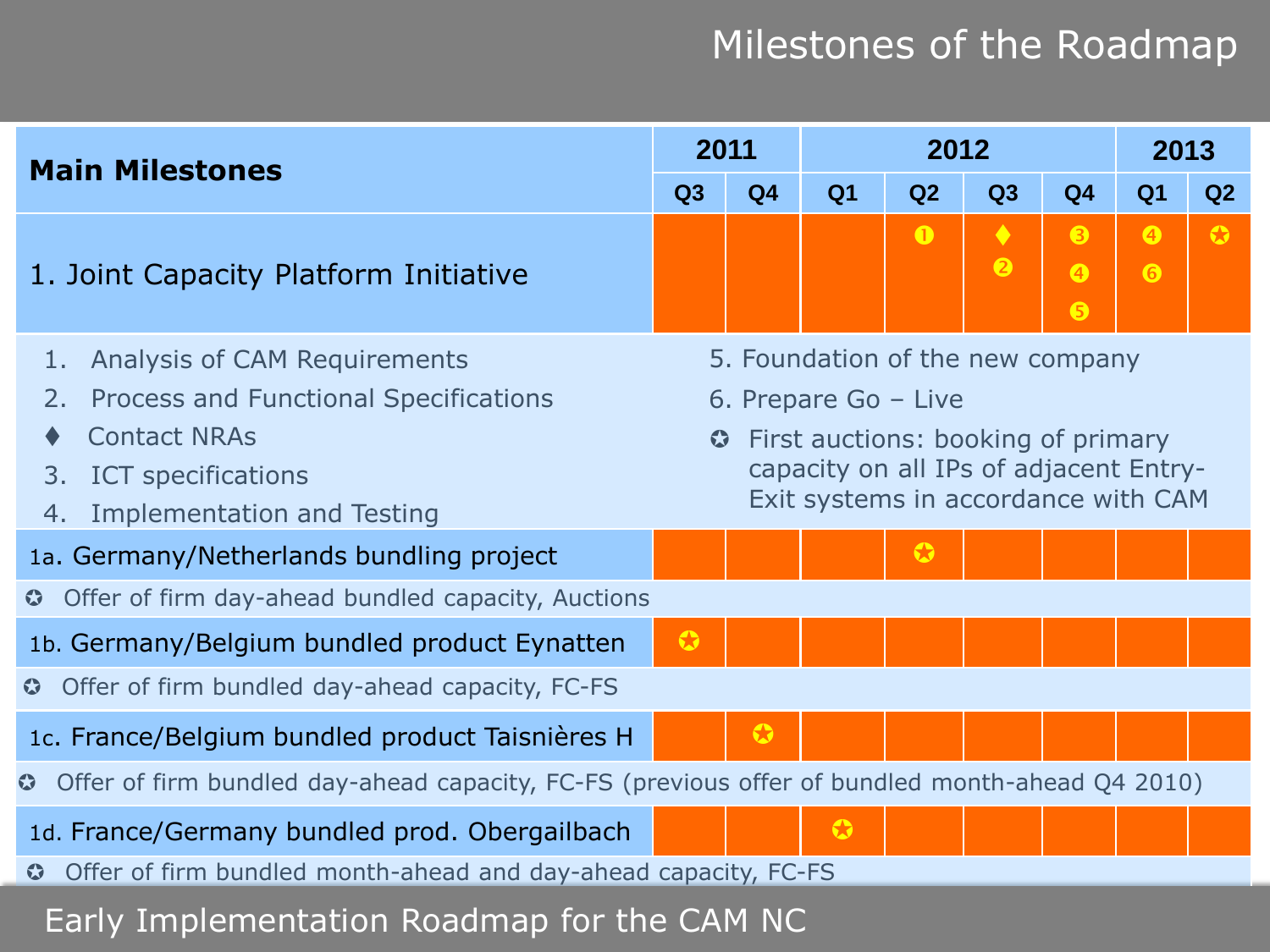| <b>Main Milestones</b>                                       | 2011      |                |                | 2012      |           |    |
|--------------------------------------------------------------|-----------|----------------|----------------|-----------|-----------|----|
|                                                              | Q3        | Q <sub>4</sub> | Q <sub>1</sub> | Q2        | Q3        | Q4 |
| 2. Capacity Auction at the VIP between Portugal<br>and Spain | $\bullet$ | 2              |                | $\bullet$ | $\bullet$ |    |

- 1. Analysis of capacity products in both countries
- 2. Agreement on implementing a yearly bundled CAM
- 3. Agreement on early implementation of draft CAM NC: virtual +bundled
- 4. Change of national regulation in both countries
- 5. Development of Information Memorandum, contracts, TSOs agreements…
- Auctions for the allocation of virtual bundled capacity, yearly and monthly products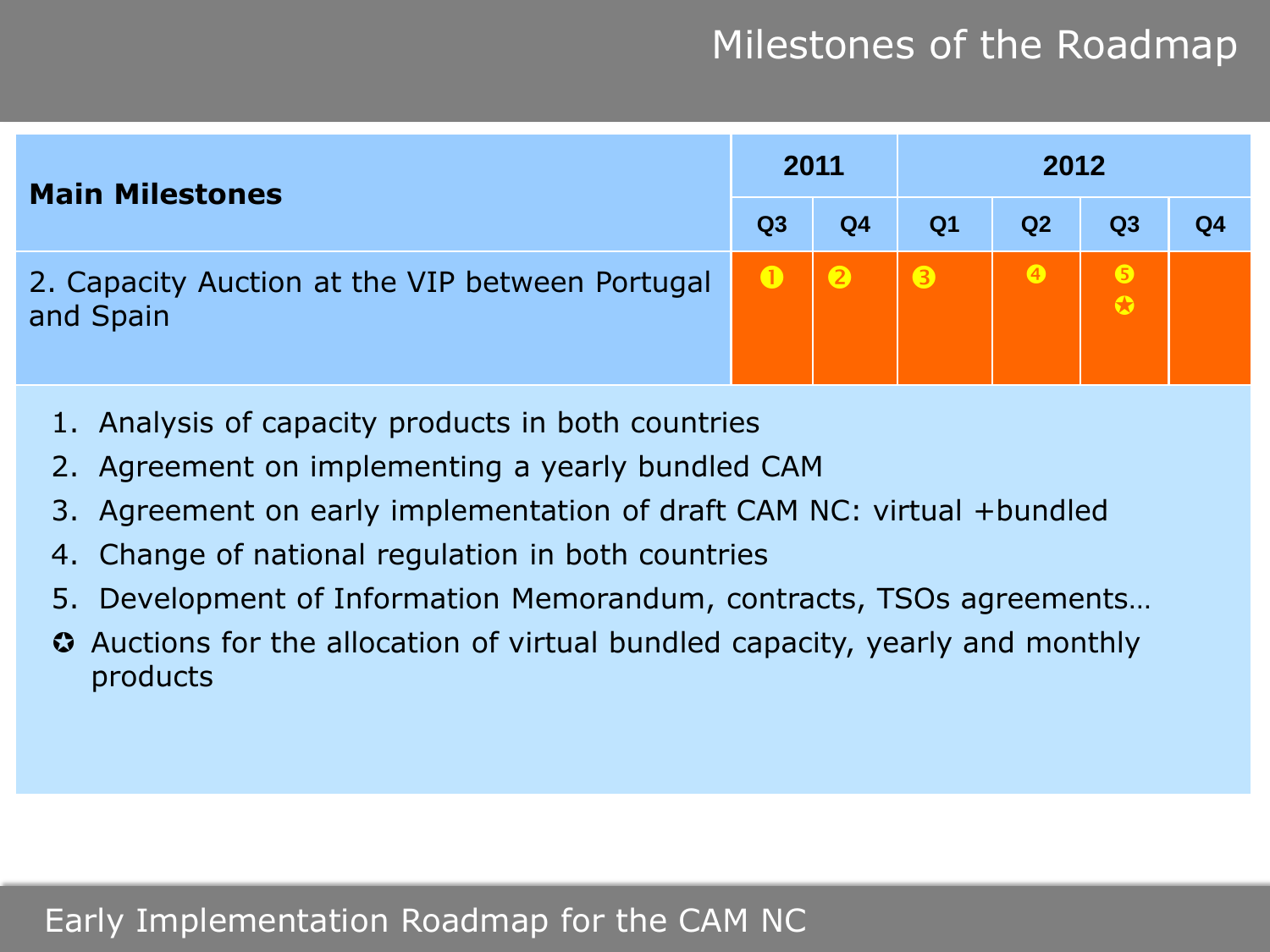| <b>Main Milestones</b>                                                                                                   |                                                                                                      | 2012      |                          |                | 2013                  |
|--------------------------------------------------------------------------------------------------------------------------|------------------------------------------------------------------------------------------------------|-----------|--------------------------|----------------|-----------------------|
|                                                                                                                          | Q <sub>2</sub>                                                                                       | Q3        | Q <sub>4</sub>           | Q <sub>1</sub> | Q2                    |
|                                                                                                                          |                                                                                                      |           |                          |                |                       |
| 3. Bundling Product at Lasów                                                                                             |                                                                                                      | $\bullet$ | $\mathbf 0$<br>$\bullet$ |                | ❸<br>$\boldsymbol{0}$ |
| ♦ Contact NRAs (submission of Joint<br>Concept Paper)<br>1. Development of cooperation Agreement<br>and approval by NRAs | 4. Testing of the systems<br><b>C</b> First auctions of bundled<br>capacity products will take place |           |                          |                |                       |
| 2. Agreement on IT solutions                                                                                             |                                                                                                      |           |                          |                |                       |

3. Implementation of product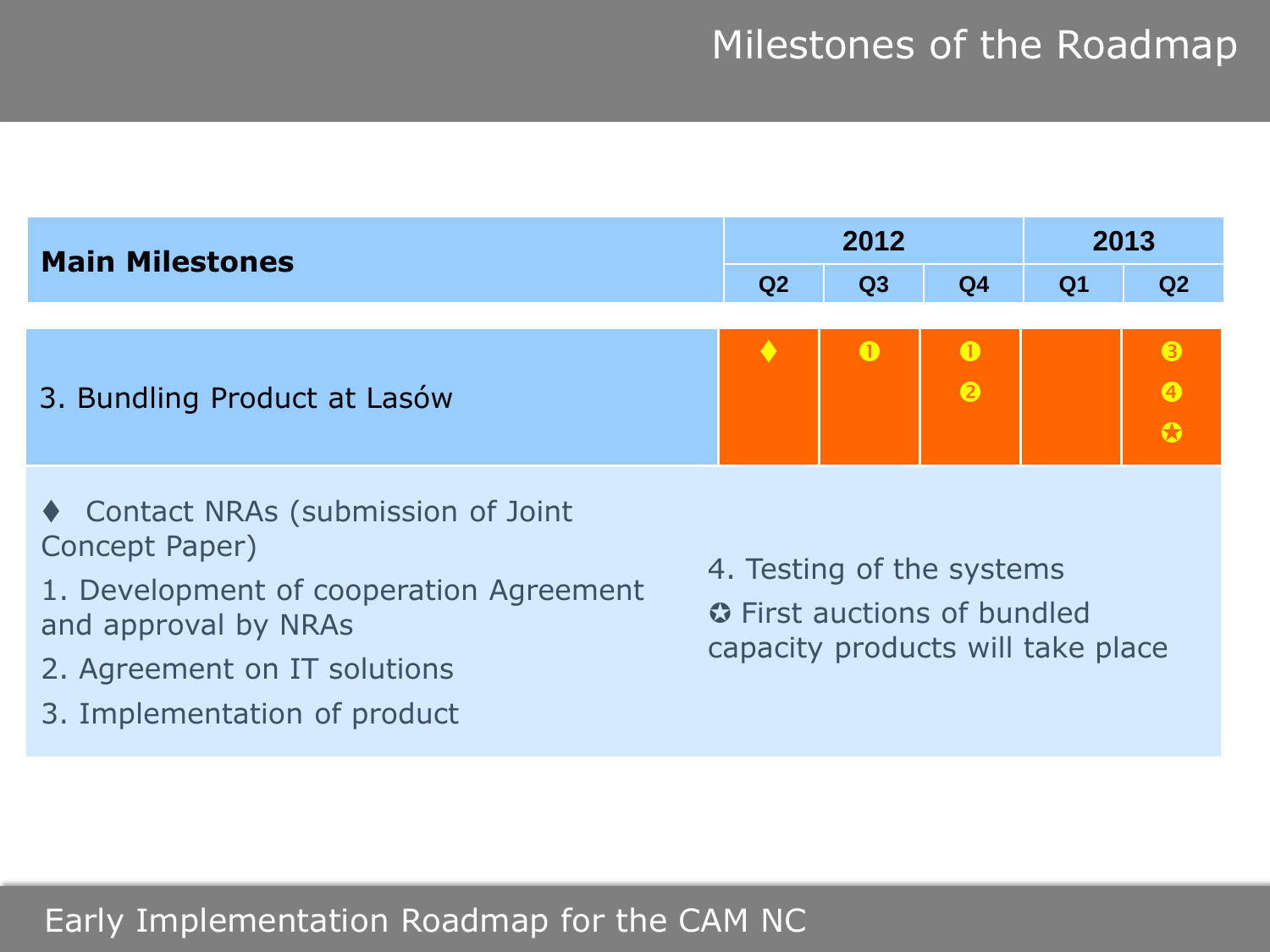|                                                       | 2011      |                  | 2012      | 2013      |
|-------------------------------------------------------|-----------|------------------|-----------|-----------|
|                                                       | $Q3 - Q4$ | $Q1 - Q2$        | $Q3 - Q4$ | $Q1 - Q2$ |
| 4. Bundled capacity allocation at<br>Austria/Italy IP | $\bullet$ | $\boldsymbol{e}$ | 6         |           |

- 1. Development of a procedure to offer day-ahead interruptible capacity
- 2. Allocation of day-ahead interruptible capacity
- Establishment of a NRAs joint TF. Presentation to the SSE GRI
- 3. Development and consultation of joint guidelines by NRAs cooperation with involved TSOs-
- 4. Definition of implementation procedures
- 5. Start of the modification of contractual arrangements and regulatory framework adaptations
- 6. Application to join the "Joint Capacity Platform Initiative"
- Allocation of a bundled capacity product via auctions (firm and interruptible)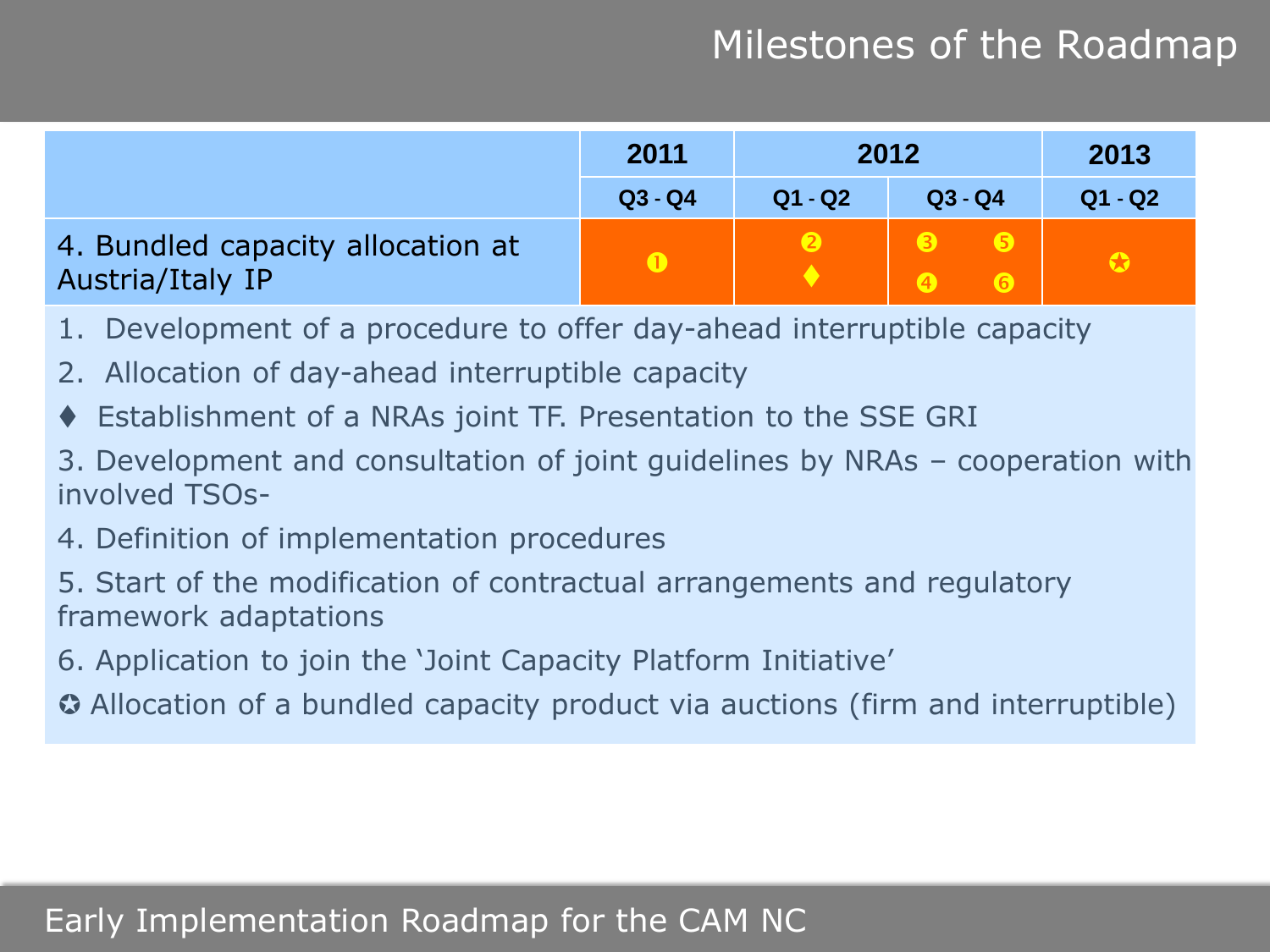

- 1. Booking Platform with all functions
- 2. Romanian VTP
- 3. Harmonized VTP access
- 4. CAM NC auction calendar
- 5. Offer of day-ahead and monthly bundled capacity

 Bundled day-ahead and monthly capacity booking via auctions from the 2013/2014 gas year on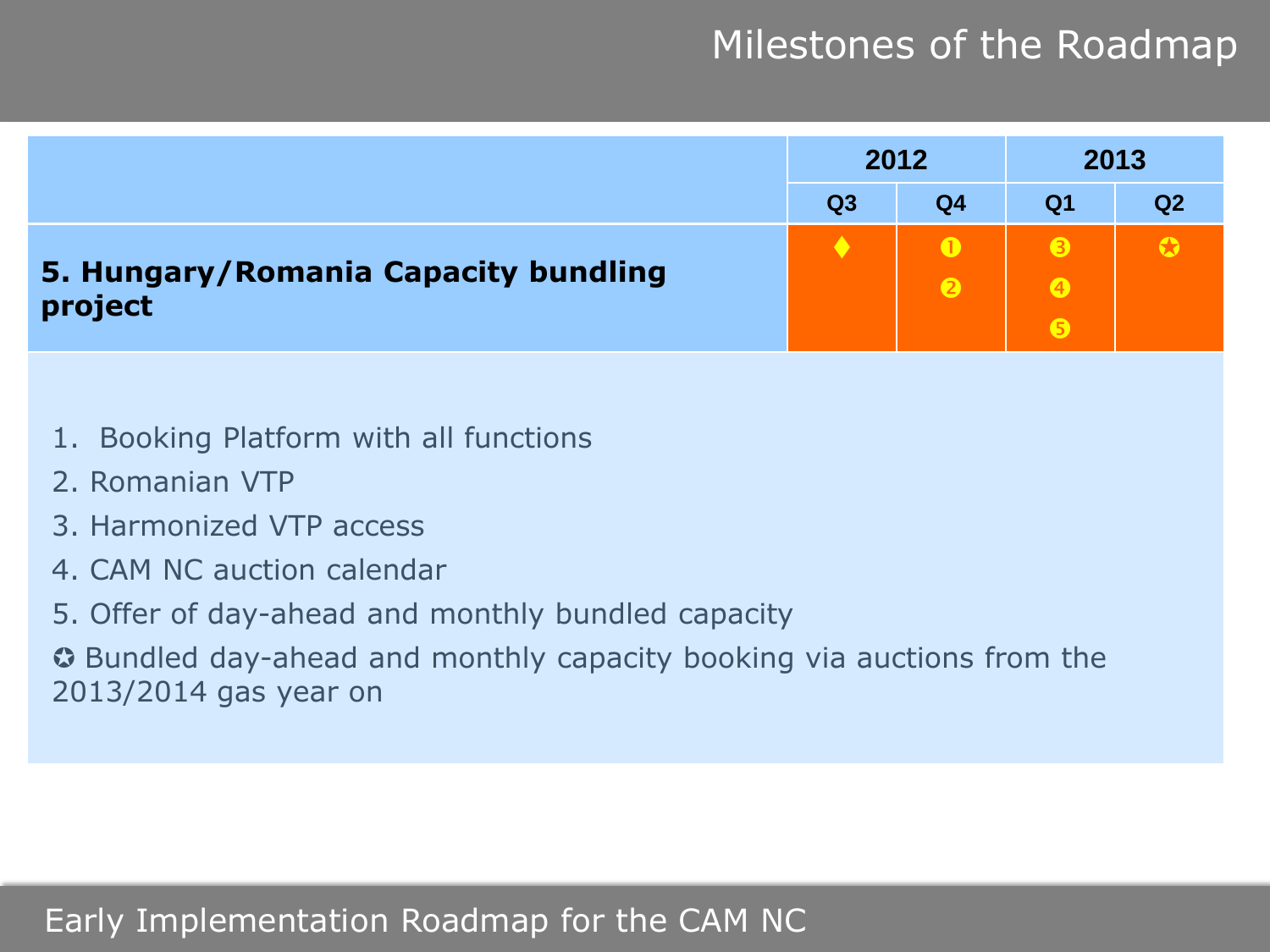- Early implementation of the CAM NC via pilot projects may lead to substantial benefits
	- » Significant progress towards the internal market by 2014
	- » Opportunities to learn from experience gained in pilots
- Early implementation may also pose significant legal, technical and regulatory challenges
- But a number of pilot projects are already starting to address these challenges
	- » Range of projects is geographically diverse
	- » Projects collectively cover all key aspects of CAM NC including co-ordinated auctions and bundling
- Duplication of efforts shall be minimised and inefficient costs avoided
- Continued progress relies on strong commitment and support from TSOs, NRAs, GRIs, ENTSOG, ACER, the EC, Member States, network users and other stakeholders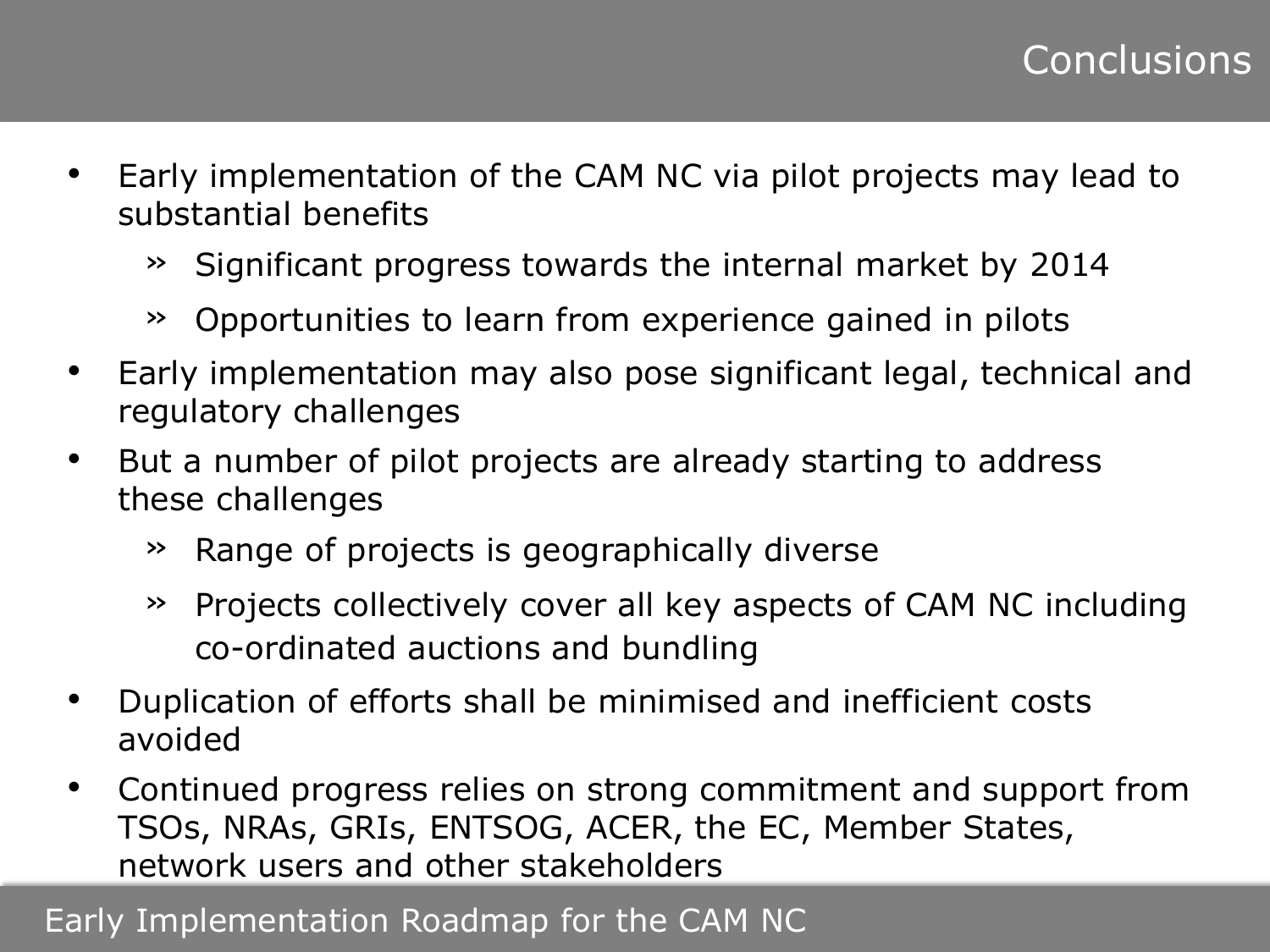# **Annex – Project information**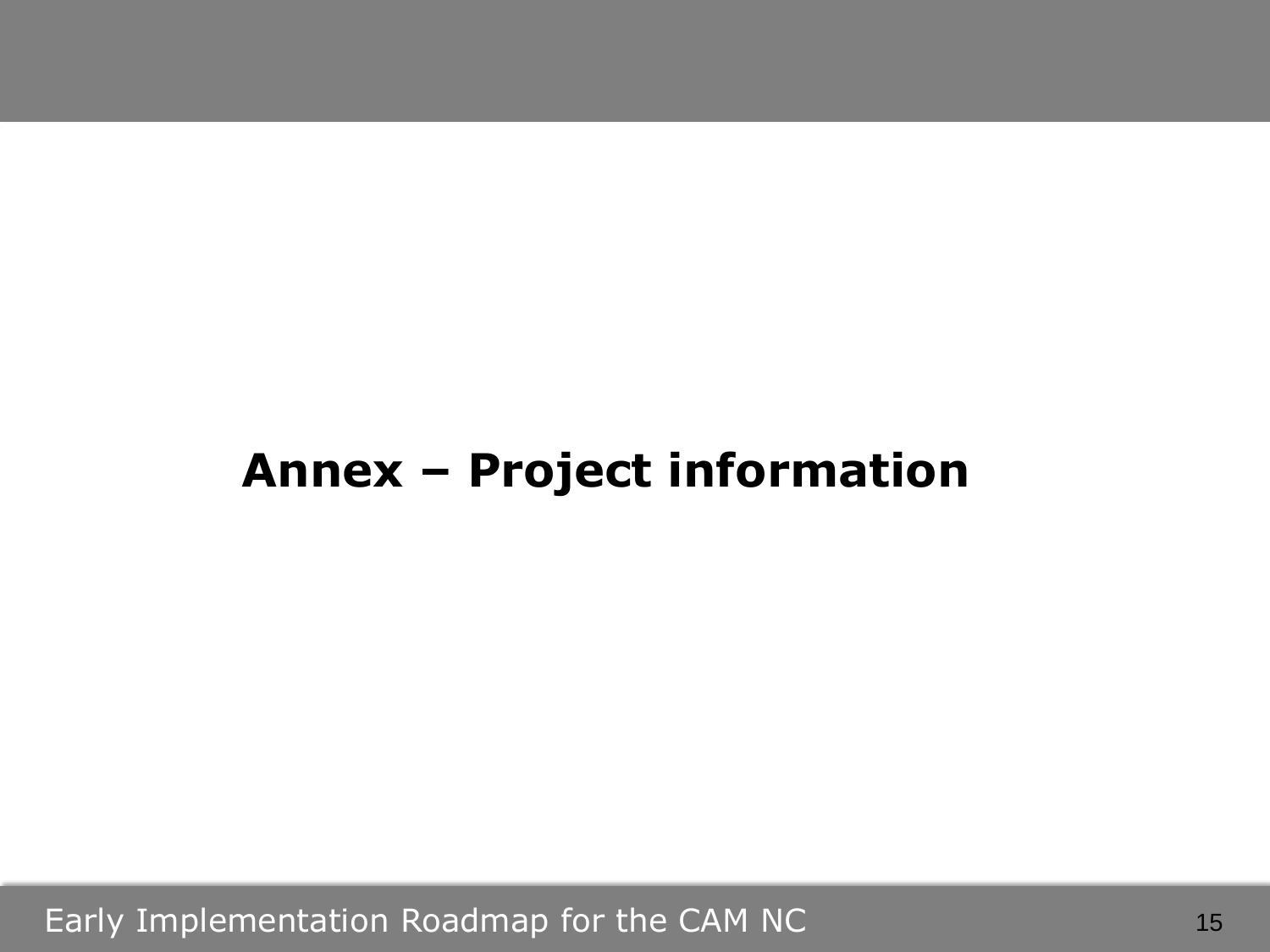#### **Name of project**

Joint Capacity Platform Initiative (new name to be determined)

#### **TSOs, countries and Interconnection Points involved**

• 16 TSOs from Belgium, Denmark, France, Germany and the Netherlands have signed a Memorandum of Understanding to build a joint Capacity Platform. The partners are working hard towards an early implementation of the Network Code for Capacity Allocation Mechanisms - CAM.



- The current partners envisage that platform will be ready for main primary products by April 2013.
- The platform will be open to all TSOs from member states of the EU. **TSOs interested in the initiative are welcome to join the project.** Details on the participation process will be explained in two workshops on 4 and 5 October 2012.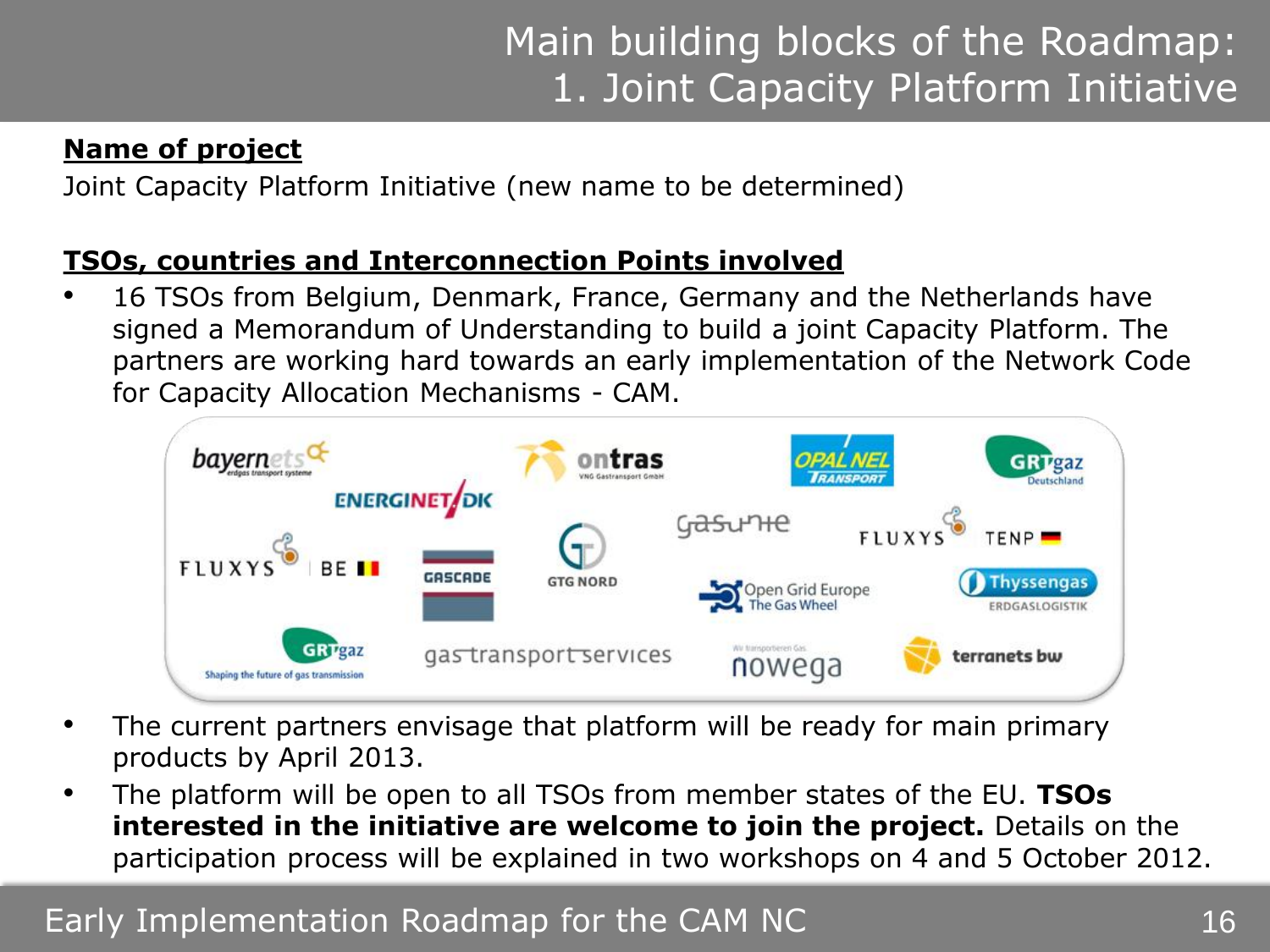#### **Aims and Background of the Project and the Need that the Project is Intended to Address**

#### **Aim of the Project**

- The new platform will serve for the booking of primary capacity products on all IPs of adjacent Entry Exit Systems in accordance with CAM
- In addition the platform will be able to handle regional regulatory specifics of different countries
- Secondary market features are also part of the project

#### **Initiative Fundamentals**

- The service company will operate the platform, carry out auctions and distribute the products on behalf of the TSOs.
- The shares & costs of the new company are distributed over the 5 countries based on the ENTSOG voting rules.
- The platform will connect the different backend systems of the various TSOs using standard IT-communication interfaces.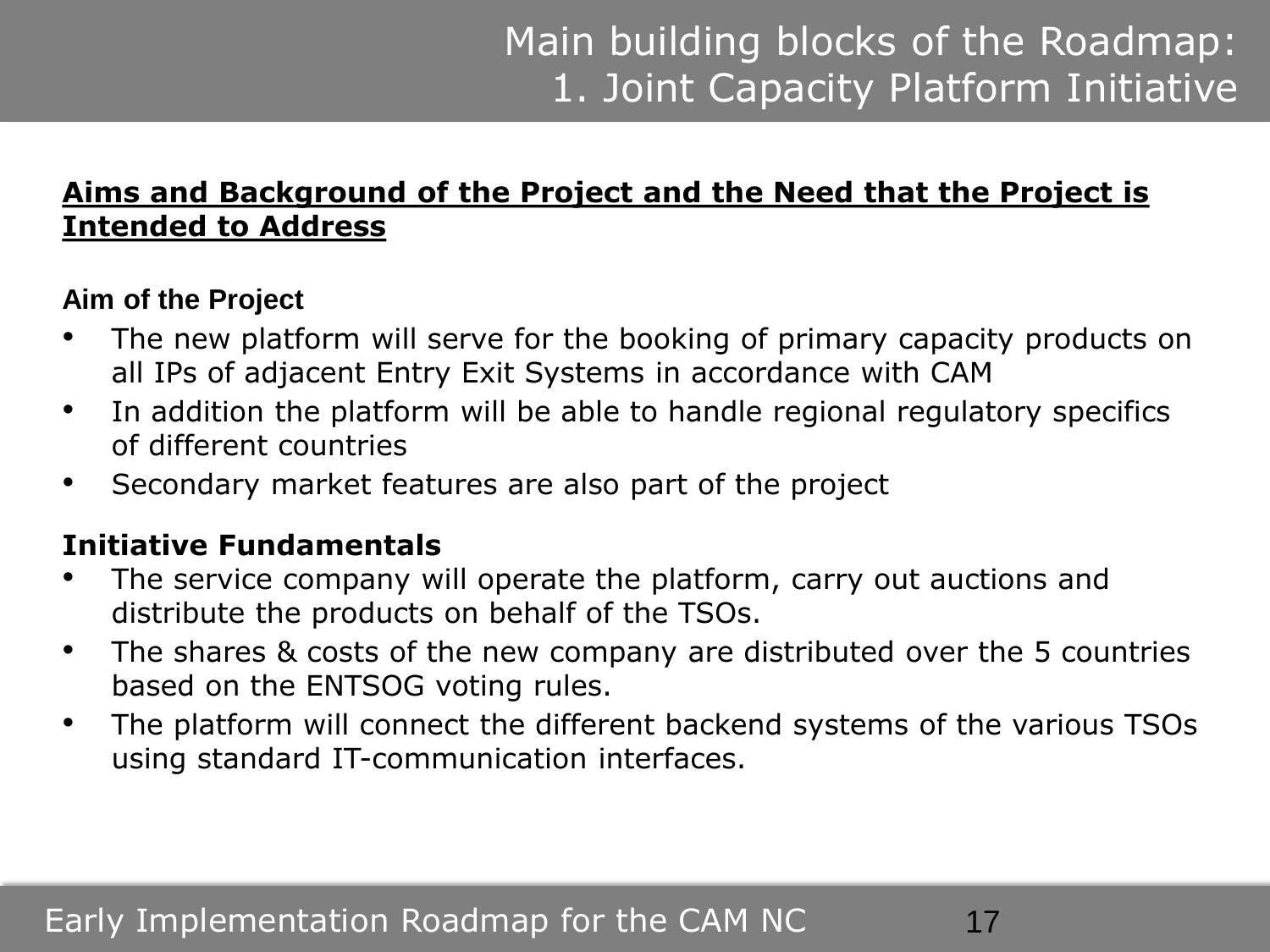#### **Aims and Background of the Project and the Need that the Project is Intended to Address (continued)**

Since April 2012, 16 TSOs have been working on the self-driven initiative to create a joint Capacity Platform.

- Requirements have been developed by TSOs and platform operators; the requirements are currently being evaluated by and discussed with IT specialists. **Implementation is on track**.
- Existing infrastructures will be effectively used to ensure cost efficiency.
- The currently existing platforms (TRAC-X, Capsquare & Link4Hubs) will be replaced by the new joint platform which will use all the benefits and collective experience of the current platforms.
- With the joint platform shippers will be able to book capacities at European network points through one single tool.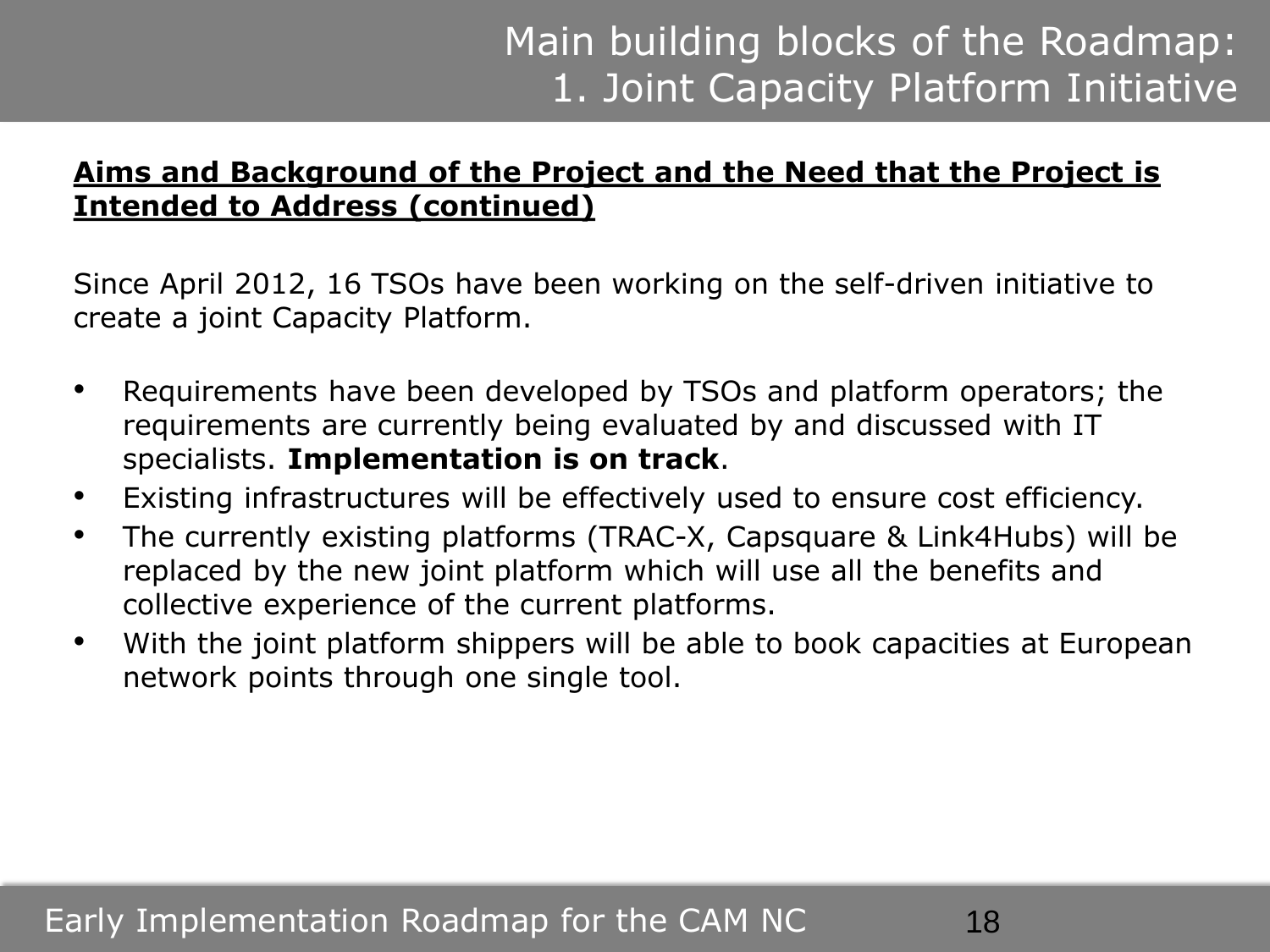#### **The new platform merges three existing initiatives**

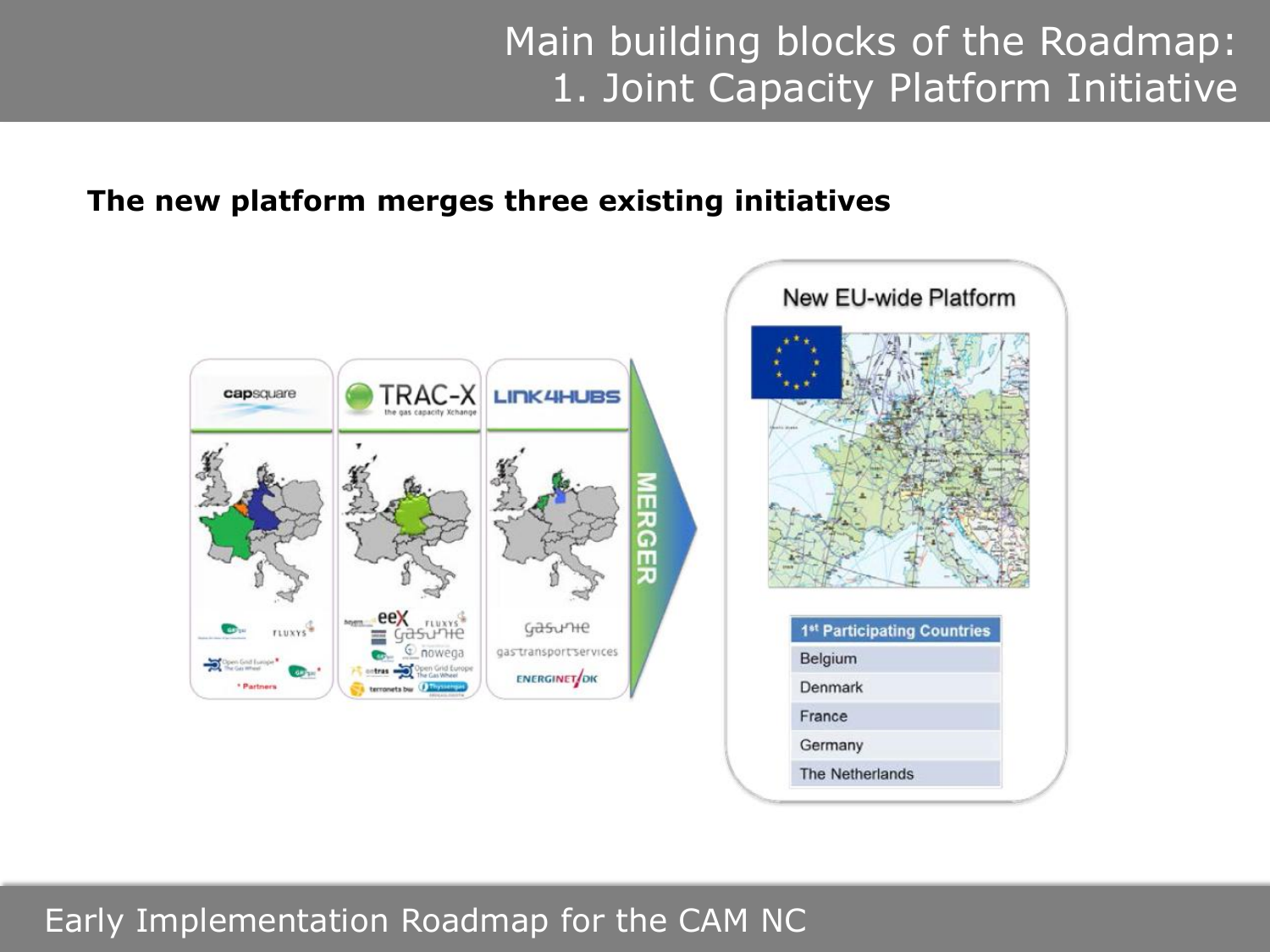### **Progress so far, Key Milestones and Dates (as of August 2012) Roadmap of the Project towards first Auctions in April 2013**

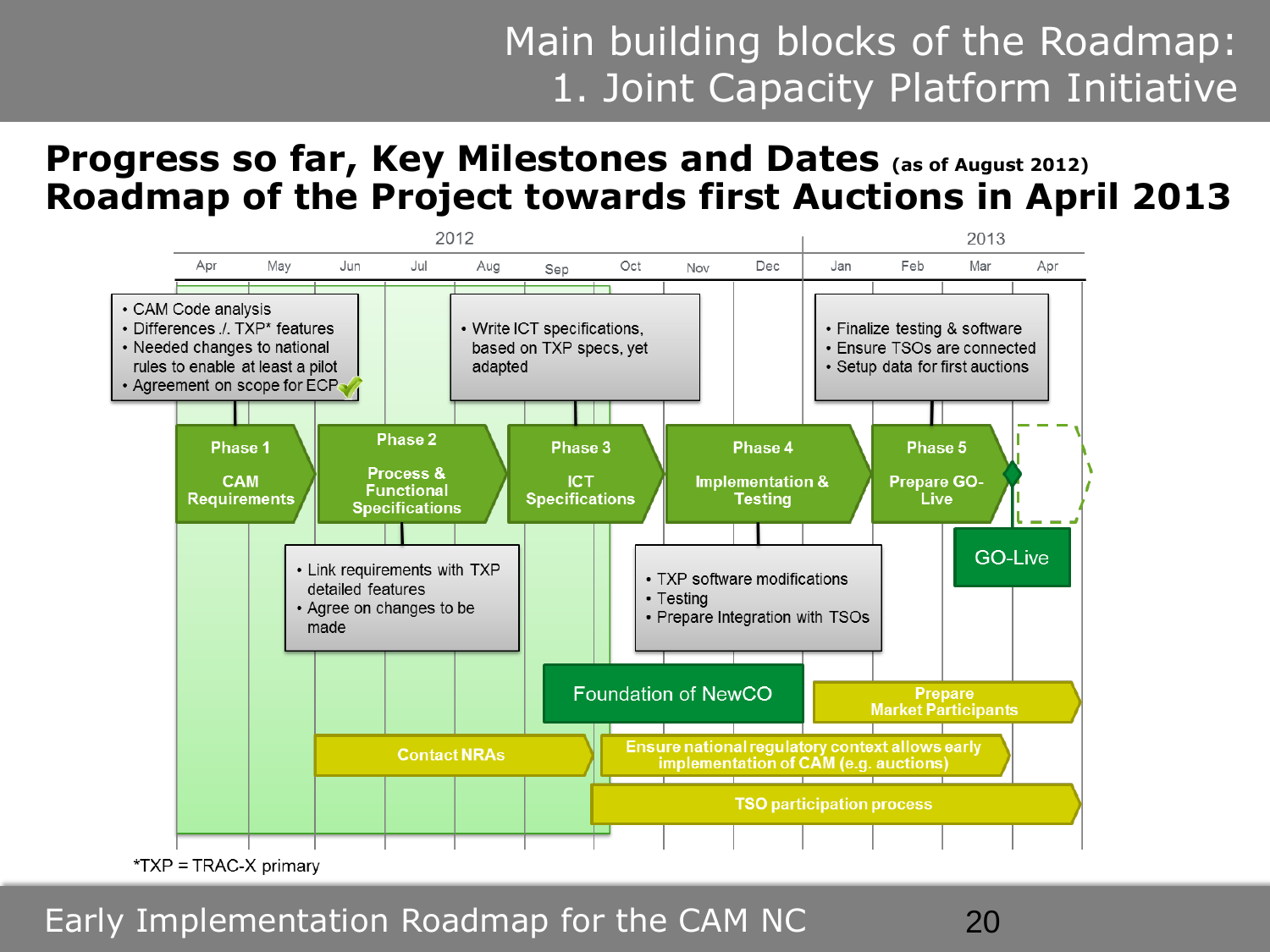## **Name of project**

Pilot Project Bundled Capacity Auction Germany/Netherlands

## **Countries / TSOs involved**

- $\mathcal{D}$ • Germany / GUD
- Netherlands / GTS

## **Interconnection Points involved**

- GTS: Oude Statenzijl GUD H-gas (exit & entry= 300146)
- GUD: Oude Statenzijl H (Exit= H095) & (Entry= H104)

## **Platform**

TRAC-X Primary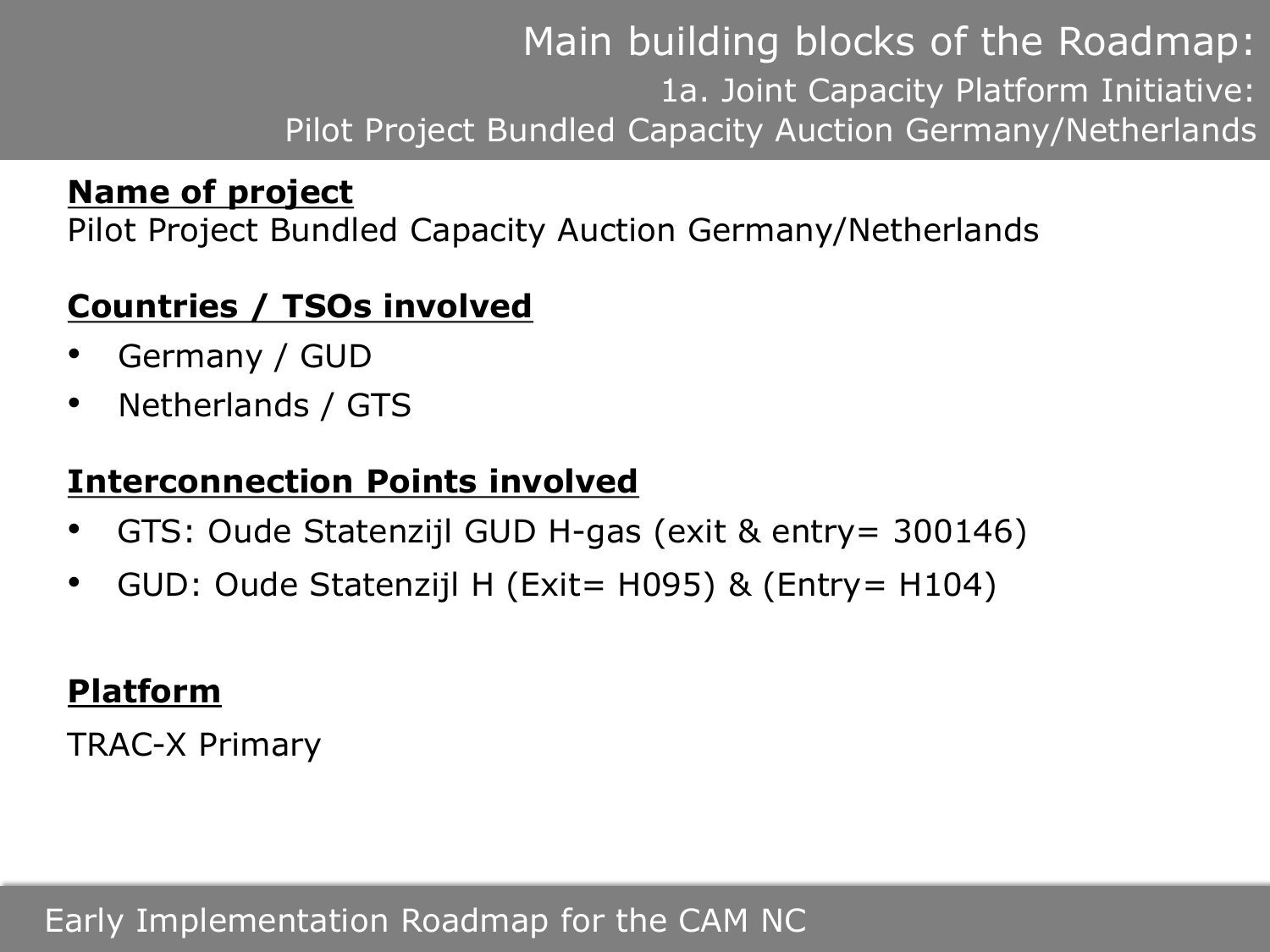### **Background**

- $\triangleright$  First cross border auctioning and bundling of day ahead capacity
- $\triangleright$  Relevant interconnection point for coupling TTF and GasPool
- $\triangleright$  Gain experience with auctioning and bundling
- $\triangleright$  Get acquainted with all relevant (IT) processes
- $\triangleright$  First step towards full implementation of CAM
- $\triangleright$  Possibly to extended to other points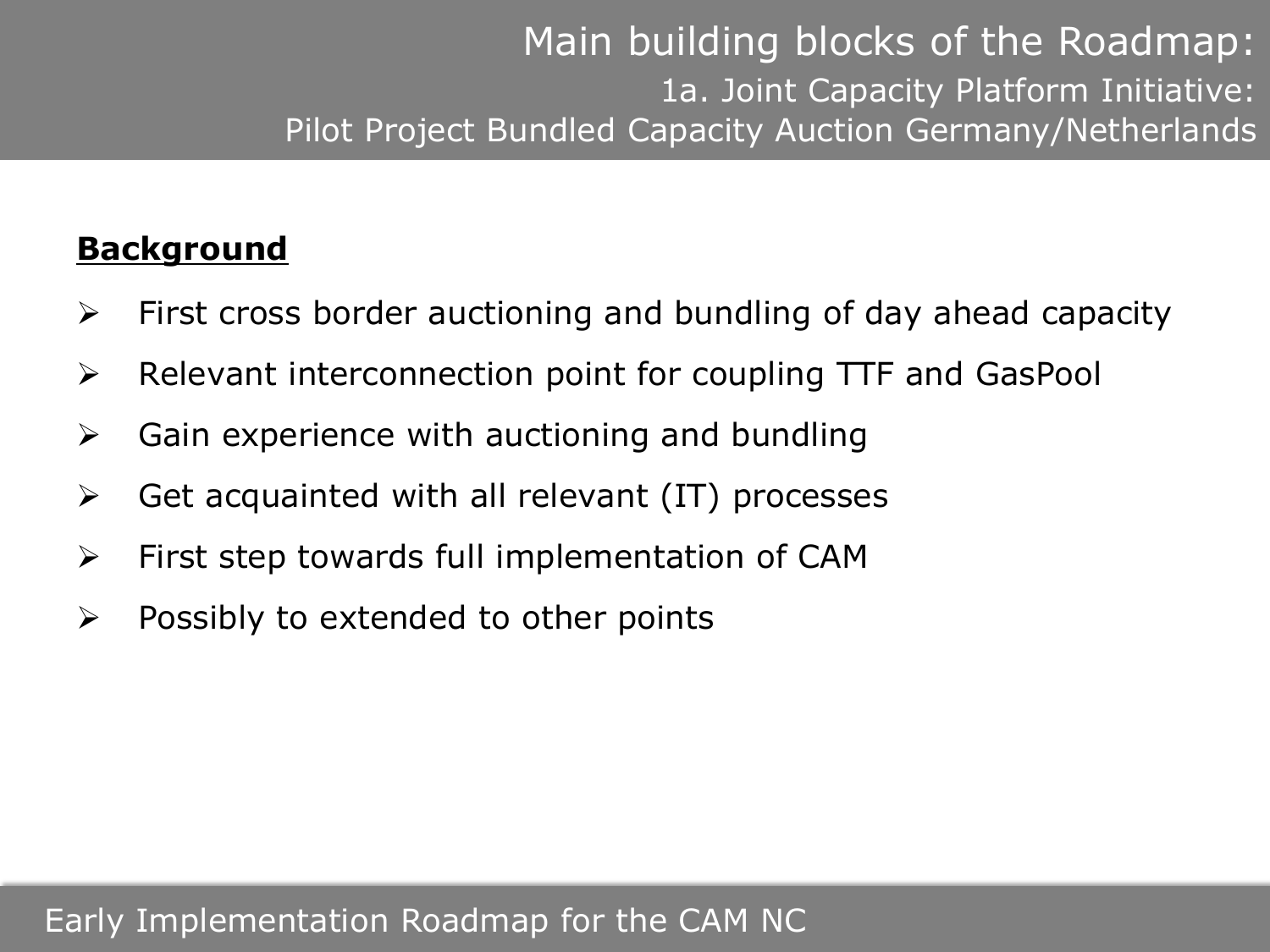### **Project Features**

| Start date            | 22nd of May 2012                                                      |
|-----------------------|-----------------------------------------------------------------------|
| Products              | Firm day-ahead bundled capacity Exit (GTS)<br><-> Entry (GUD) and vv. |
| Platform              | <b>TRAC-X Primary</b>                                                 |
| Capacity              | Estimated day ahead, based on mutually<br>agreed availability         |
| <b>Auction window</b> | Bid(s) to be offered between 3.30 until 4.30<br>$p.m.$ (LET)          |
| Auction frequency     | Each working day for the following day.                               |
| Capacity allocation   | Uniform price algorithm (KARLA)                                       |
| Market clearing price | Sum of reserve price and clearing bid price                           |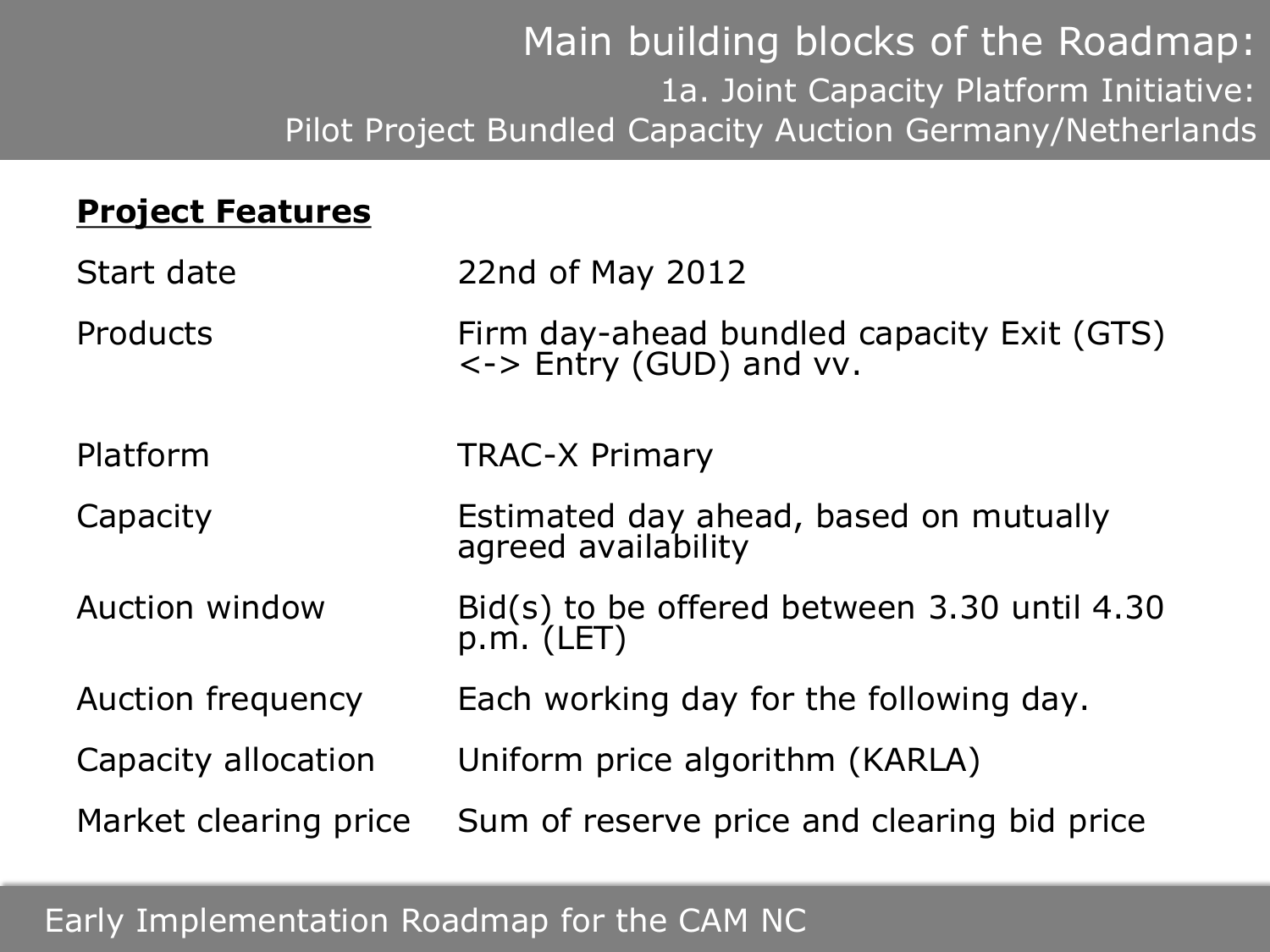#### **First results**

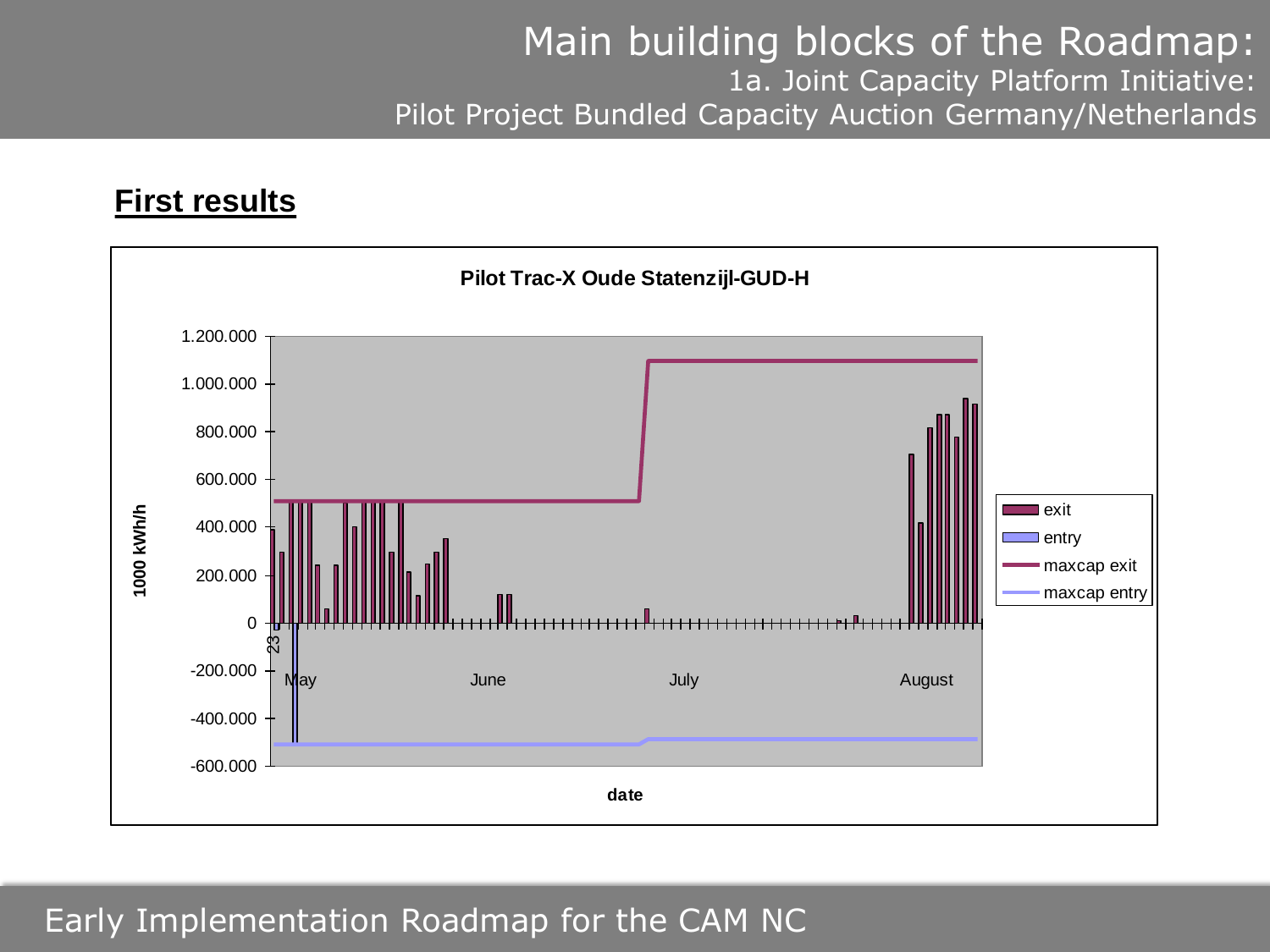## Main building blocks of the Roadmap: 1b. Joint Capacity Platform Initiative: Bundled Product at Eynatten

### **Name of project:** Bundled Hub-to-Hub Product Eynatten

#### **Countries / TSOs involved:**

Fluxys (Belgium); Open Grid Europe (Germany)

### **Interconnection Points involved:** Eynatten

#### **Product features:**

- Firm bundled day-ahead capacity at Eynatten in both flow directions
- First committed, first served principle (12:00-16:00 CET)
- Capacity amount varies daily, depending on physical situation in systems
- Marketing via capsquare, Belgian-French platform
- **NB.** This project does not have specific associated milestones as further developments will be made in the context of the Joint Capacity Platform Initiative (project number 1). It is included here as an example of a successful pilot that may provide useful lessons for future initiatives.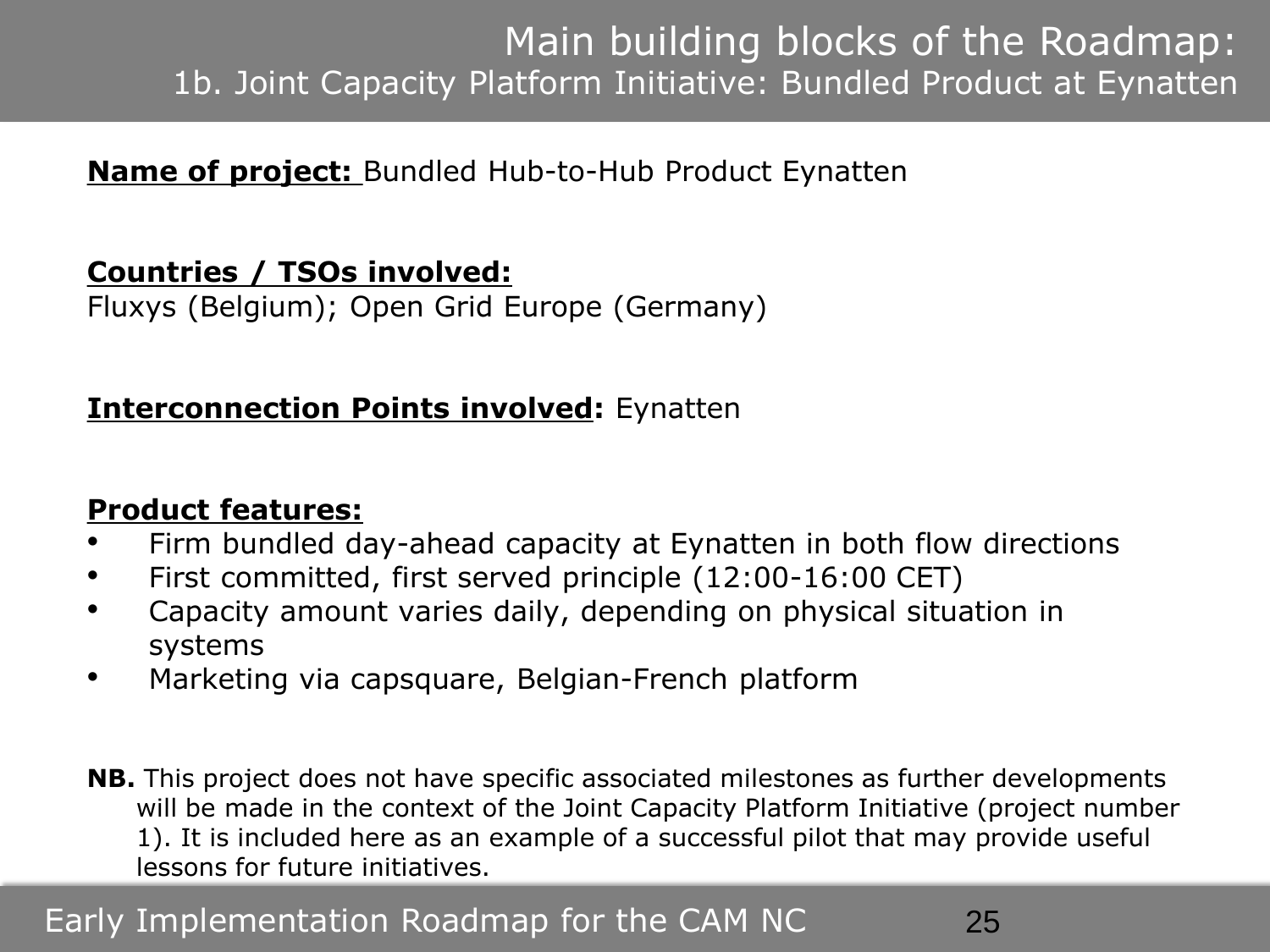## Main building blocks of the Roadmap: 1b. Joint Capacity Platform Initiative: Bundled Product at Eynatten

#### **Progress and lessons learned**

- Product available since 15 Sep 2011
- First H2H day-ahead product in Europe with high acceptance by traders due to:
	- Connection of liquid markets (Eynatten connects UK via Zeebrugge with NCG market area)
	- Price spread between Zeebrugge Hub and NCG VTP: some correspondence between price spread and day-ahead product bookings can be observed
	- Long-term capacity nearly fully booked
- 1 Apr 2012: OGE increases amount of bundled day-ahead capacity by additional offer of unsold long-term capacity

|                       | 15 Sep $2011 -$<br>31 Mar 2012 | <b>From 01 Apr 2012</b> | Average<br>offer of |
|-----------------------|--------------------------------|-------------------------|---------------------|
| $Zee \rightarrow NCG$ | 300 MWh/h                      | 1.500 MWh/h             | bundled<br>capacity |
| $NCG \rightarrow Zee$ | 55 MWh/h                       | 1.200 MWh/h             |                     |

• Currently 13 shippers registered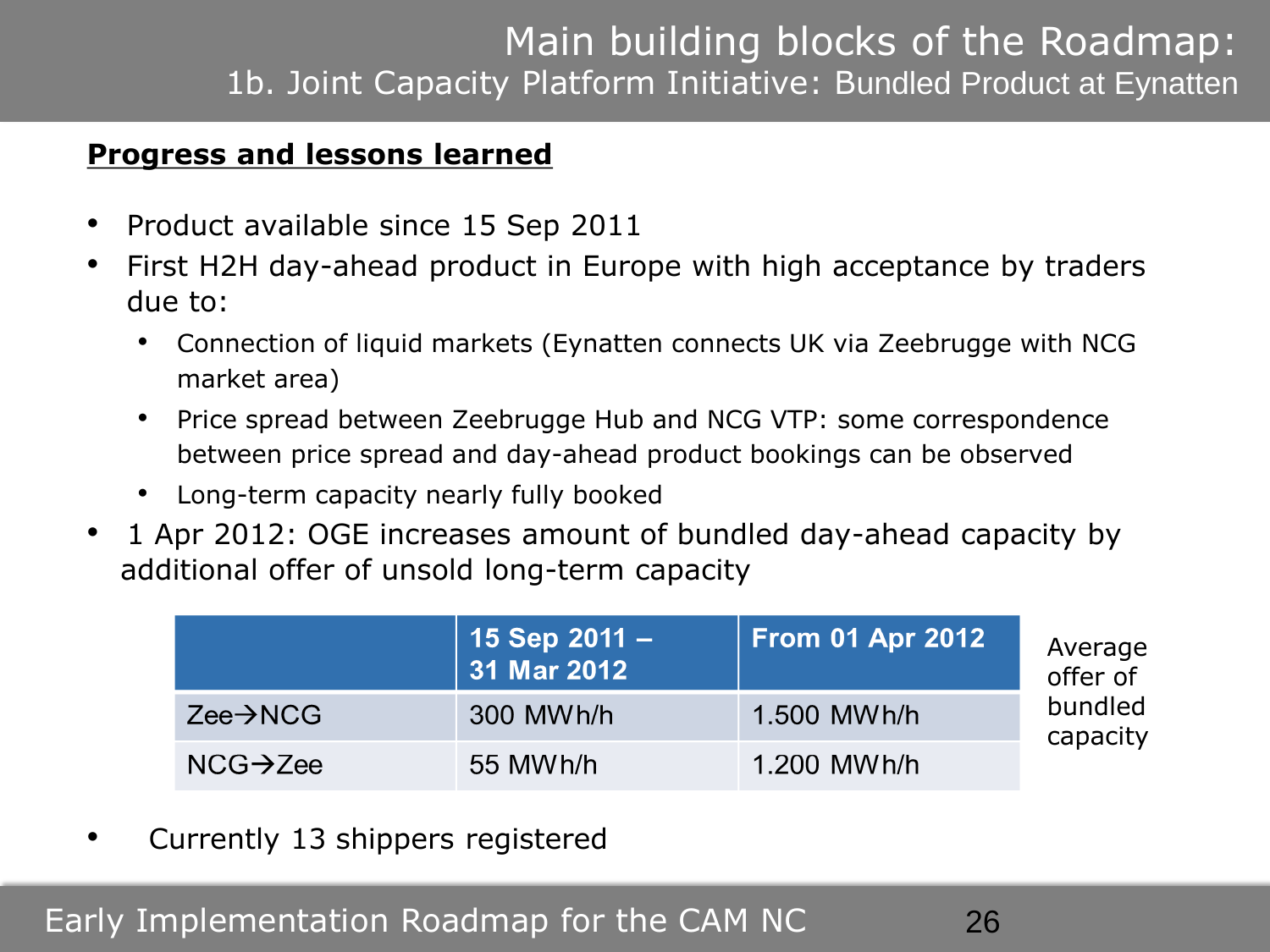## Main building blocks of the Roadmap: 1c. Joint Capacity Platform Initiative: Bundled Product Blaregnies/Taisnières H

#### **Name of project:** Bundled Hub-to-Hub Product Blaregnies/Taisnieres H

### **Countries / TSOs involved:**

Fluxys (Belgium); GRTgaz (France)

#### **Interconnection Points involved:** Blaregnies/Taisnieres H

### **Product features:**

- Firm bundled day-ahead capacity in both flow directions
- Firm bundled month-ahead capacity in both flow directions
- First committed, first served principle (12:00-16:00 CET)
- Marketing via capsquare, Belgian-French platform
- **NB.** This project does not have specific associated milestones as further developments will be made in the context of the Joint Capacity Platform Initiative (project number 1). It is included here as an example of a successful pilot that may provide useful lessons for future initiatives.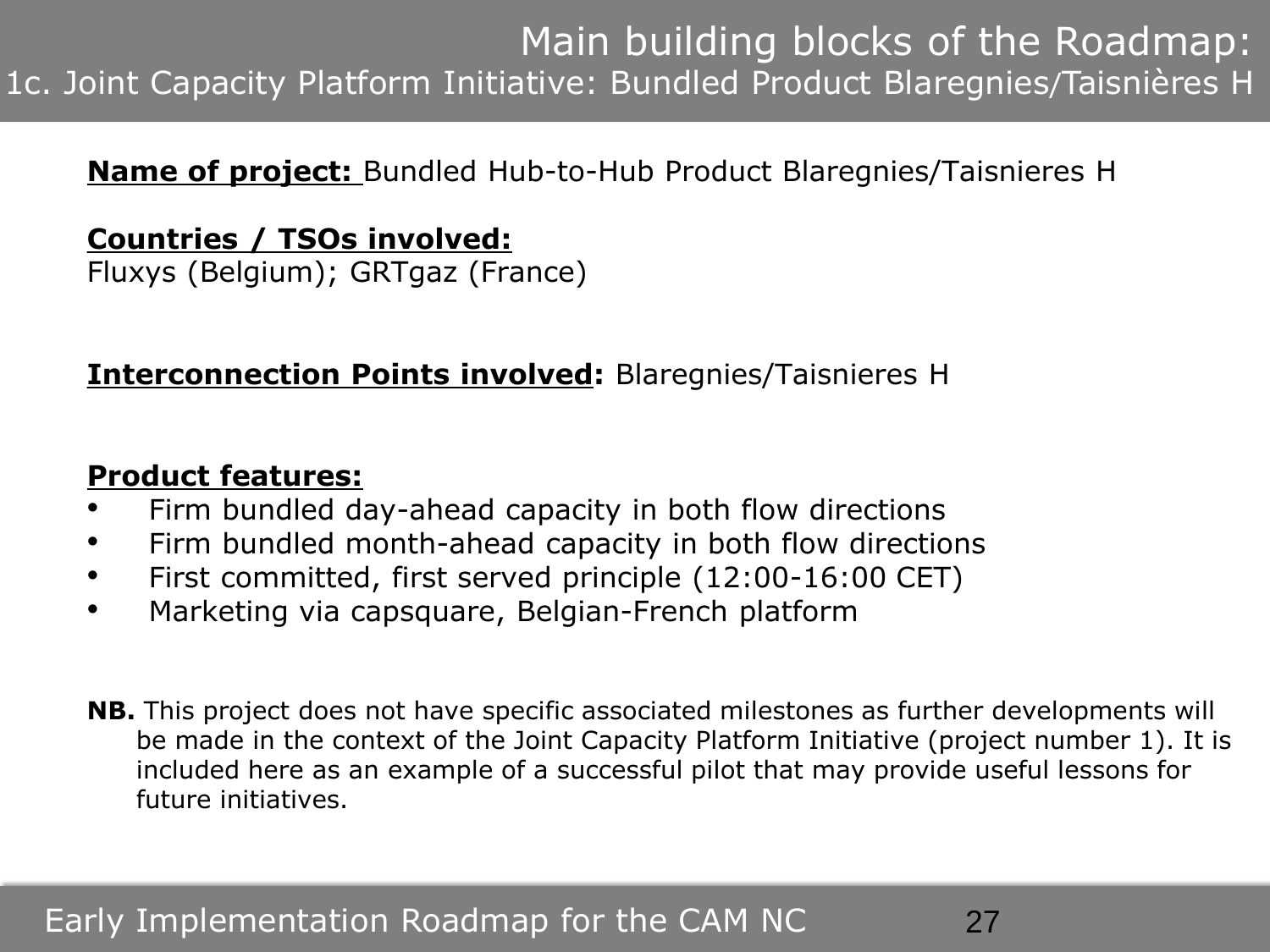# Main building blocks of the Roadmap:

1c. Joint Capacity Platform Initiative: Bundled Product Blaregnies/Taisnières H

#### **Progress and lessons learned**

- Product available since Nov 2010 (month-ahead) & Dec 2011 (day-ahead)
- First H2H month-ahead product in Europe that enables:
	- Connection of liquid markets (Taisnières H connects Zeebrugge Hub with PEG Nord)
	- Price spread between Zeebrugge Hub and PEG Nord

|                                                       | <b>Available capacity</b> |
|-------------------------------------------------------|---------------------------|
| ZEEB $\lt$ -> PEG N<br>(for month-ahead et day-ahead) | 30 GWh/i                  |

Product will be re-shaped on Oct 1st in order to comply with Belgium new Entry-Exit model, and new ZTP market

• Currently around 20 shippers registered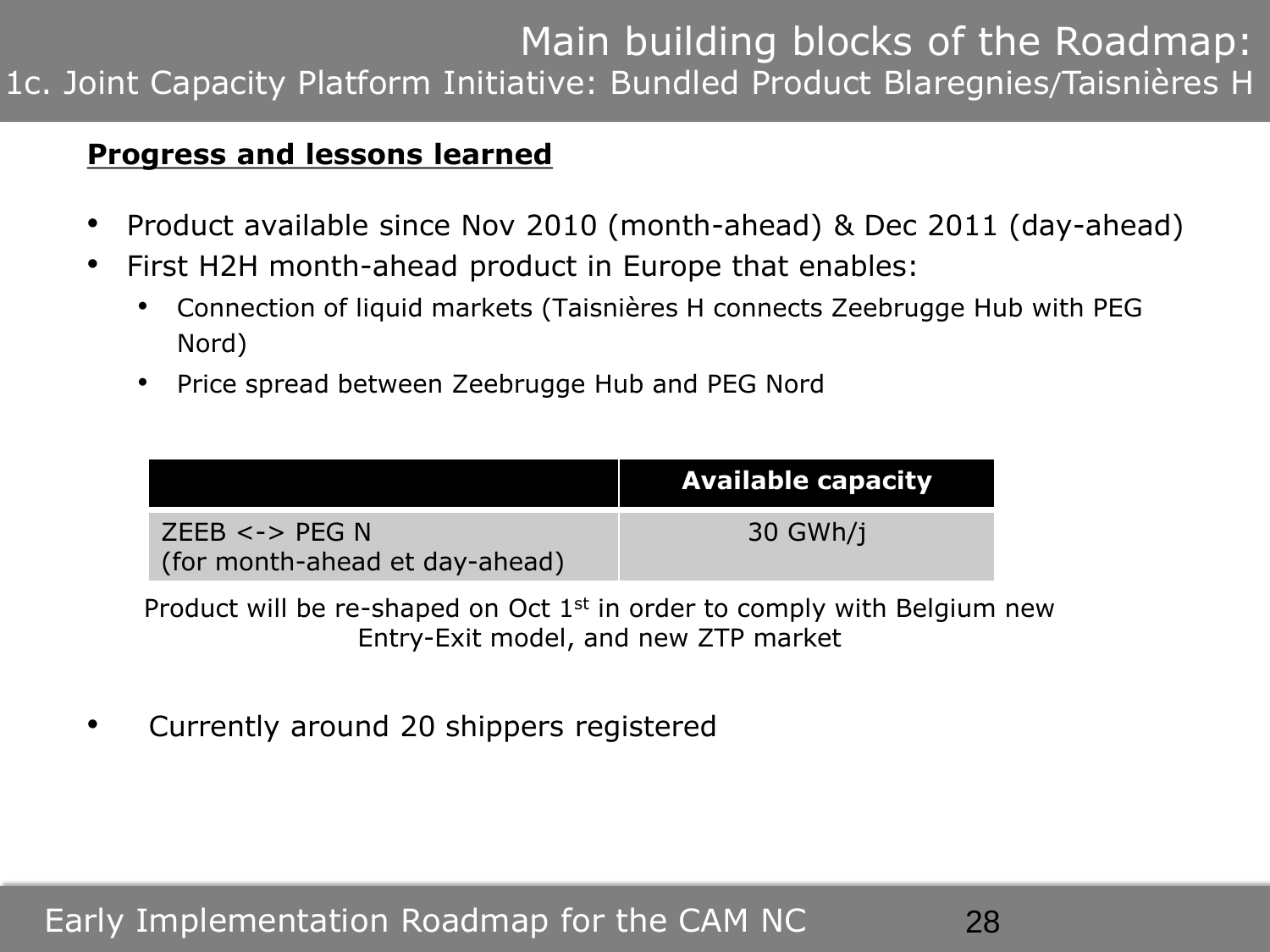## Main building blocks of the Roadmap: 1d. Joint Capacity Platform Initiative: Bundled Product at Obergailbach

### **Name of project:** Bundled Hub-to-Hub Product Obergailbach

#### **Countries / TSOs involved:**

GRTgaz (France); GRTgaz Deutschland (Germany)

### **Interconnection Points involved:** Obergailbach

#### **Product features:**

- Firm bundled day-ahead capacity at Obergailbach in both flow directions
- Firm bundled month-ahead capacity at Obergailbach from France to Germany
- First committed, first served principle (12:00-16:00 CET)
- Marketing via capsquare, Belgian-French platform
- **NB.** This project does not have specific associated milestones as further developments will be made in the context of the Joint Capacity Platform Initiative (project number 1). It is included here as an example of a successful pilot that may provide useful lessons for future initiatives.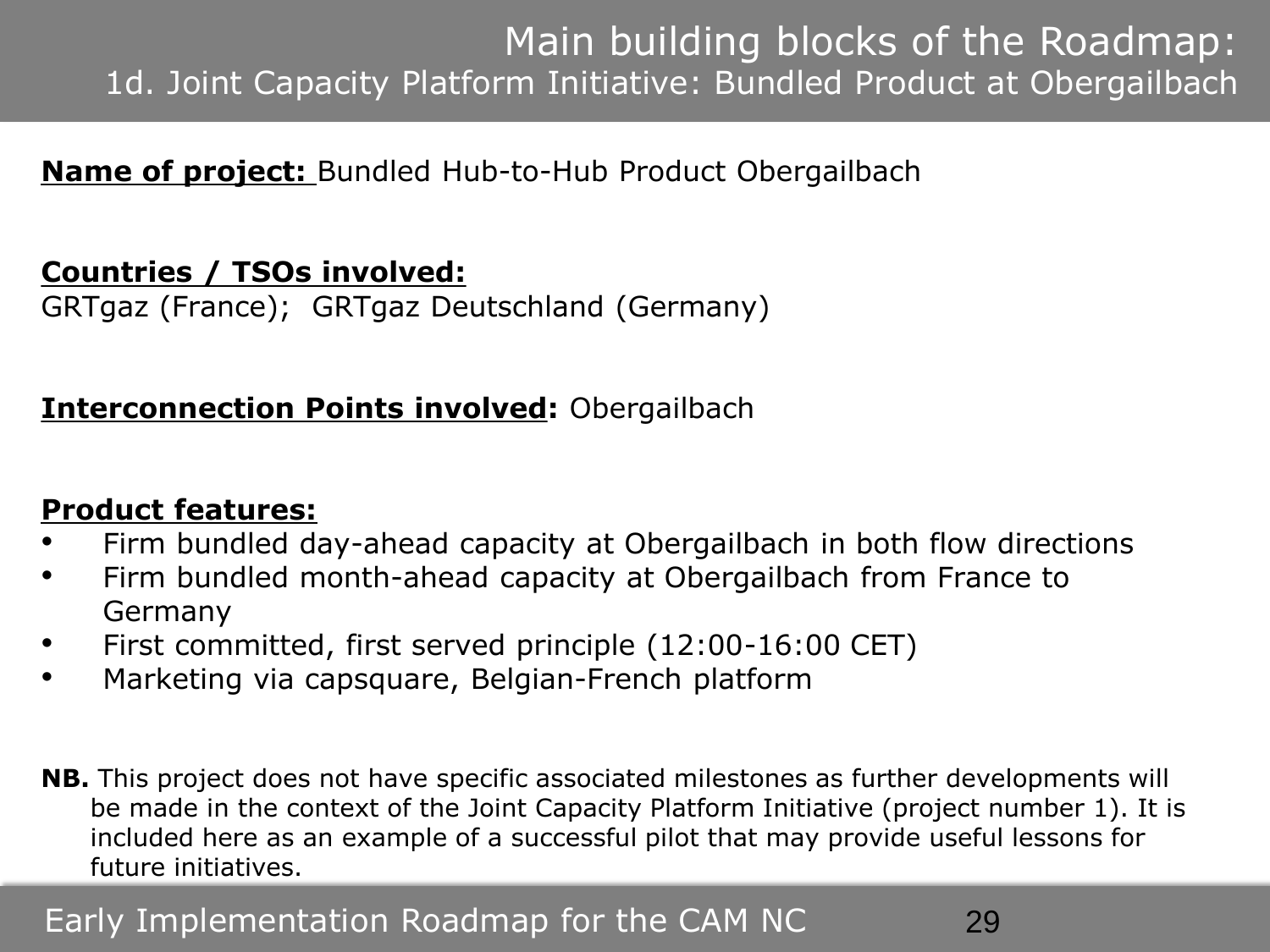## Main building blocks of the Roadmap: 1d. Joint Capacity Platform Initiative: Bundled Product at Obergailbach

#### **Progress and lessons learned**

- Product available since Jan 2012 (month-ahead & day-ahead)
- Interest of the product
	- Connection of liquid markets (Obergailbach connects PEG Nord with ZEEB)
	- Price spread between PEG Nord and ZEEB

|                                                      | <b>Available capacity</b> |
|------------------------------------------------------|---------------------------|
| $ZEEB \prec PEG N$<br>(for month-ahead et day-ahead) | $15$ GWh/i                |

• Currently around 20 shippers registered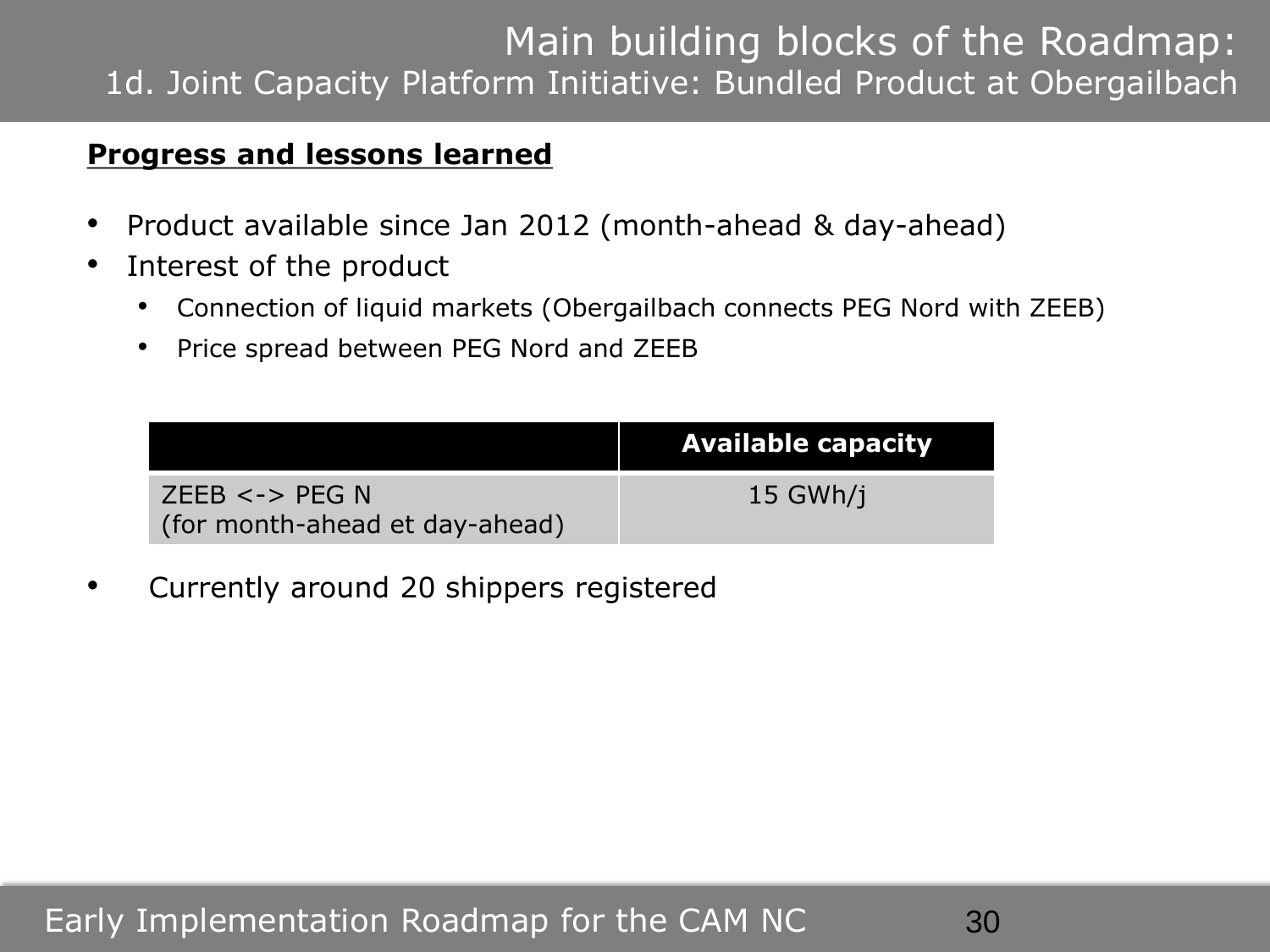## **Name of project**

Annual Transmission Capacity Auction at the VIP between Portugal and Spain – 2012-2013

## **Countries / TSOs involved**

- Spain / Enagás
- Portugal / REN-Gasodutos

## **Interconnection Points involved**

- IP37 Valença do Minho (PT) / Tuy (ES)
- IP38 Badajoz (ES) / Campo Maior (PT)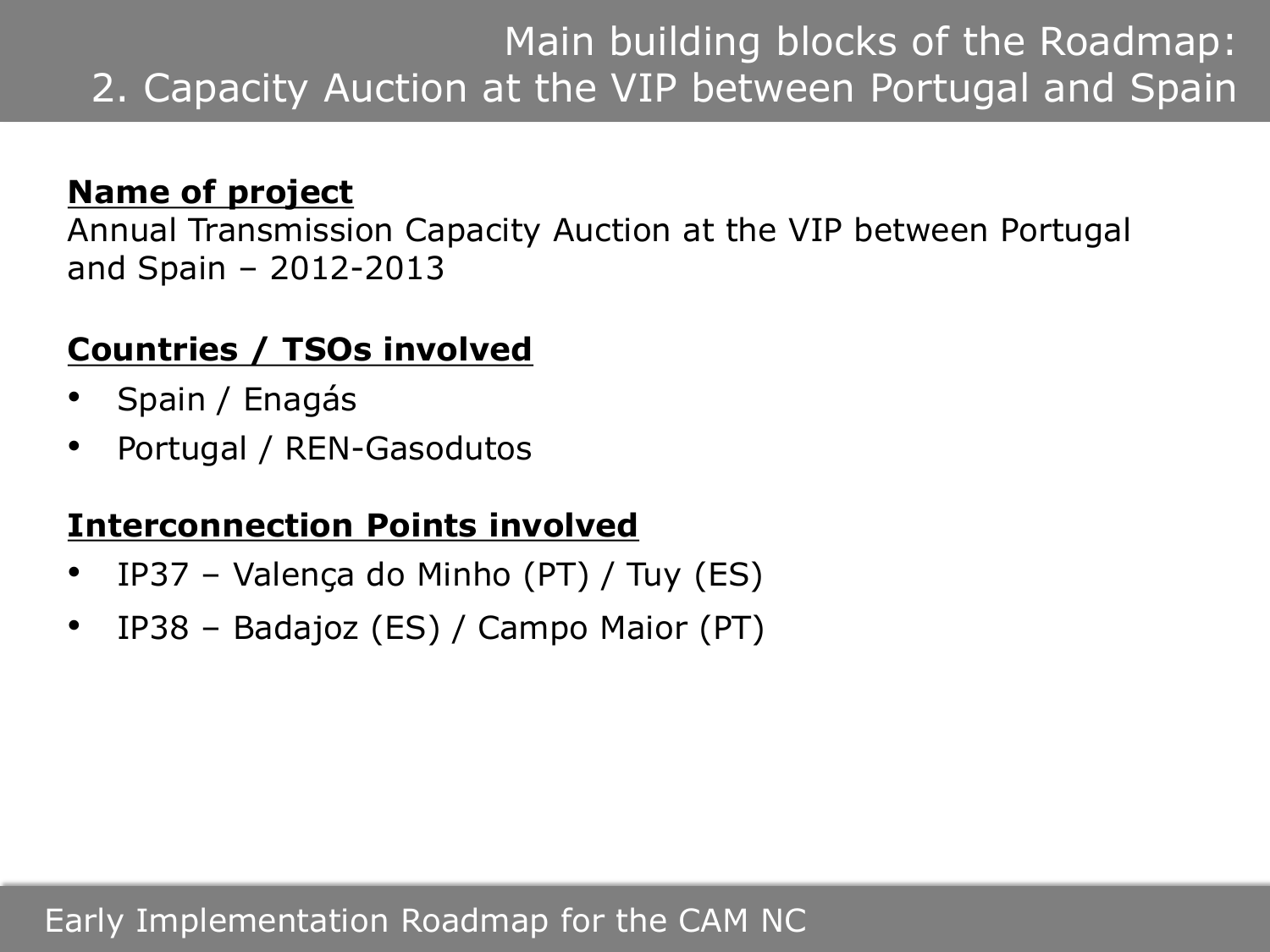## **Background**

- The South Gas Regional Initiative Work Plan 2011-2014 establishes that the final goal on CAM for 2014 would be having in place **joint coordinated capacity allocation mechanisms for the allocation of cross-border capacity in all the interconnections between the balancing zones in the region**.
- For reaching this goal, a **pilot testing of the NC on CAM** was developed in the interconnection points between **Spain and Portugal**. Within this context, **Enagás and REN** committed to develop a joint allocation procedure inspired by ENTSOG"s Network Code (NC) on CAM to allocate bundled products on both sides of the border in a coordinated mechanism by **2012**.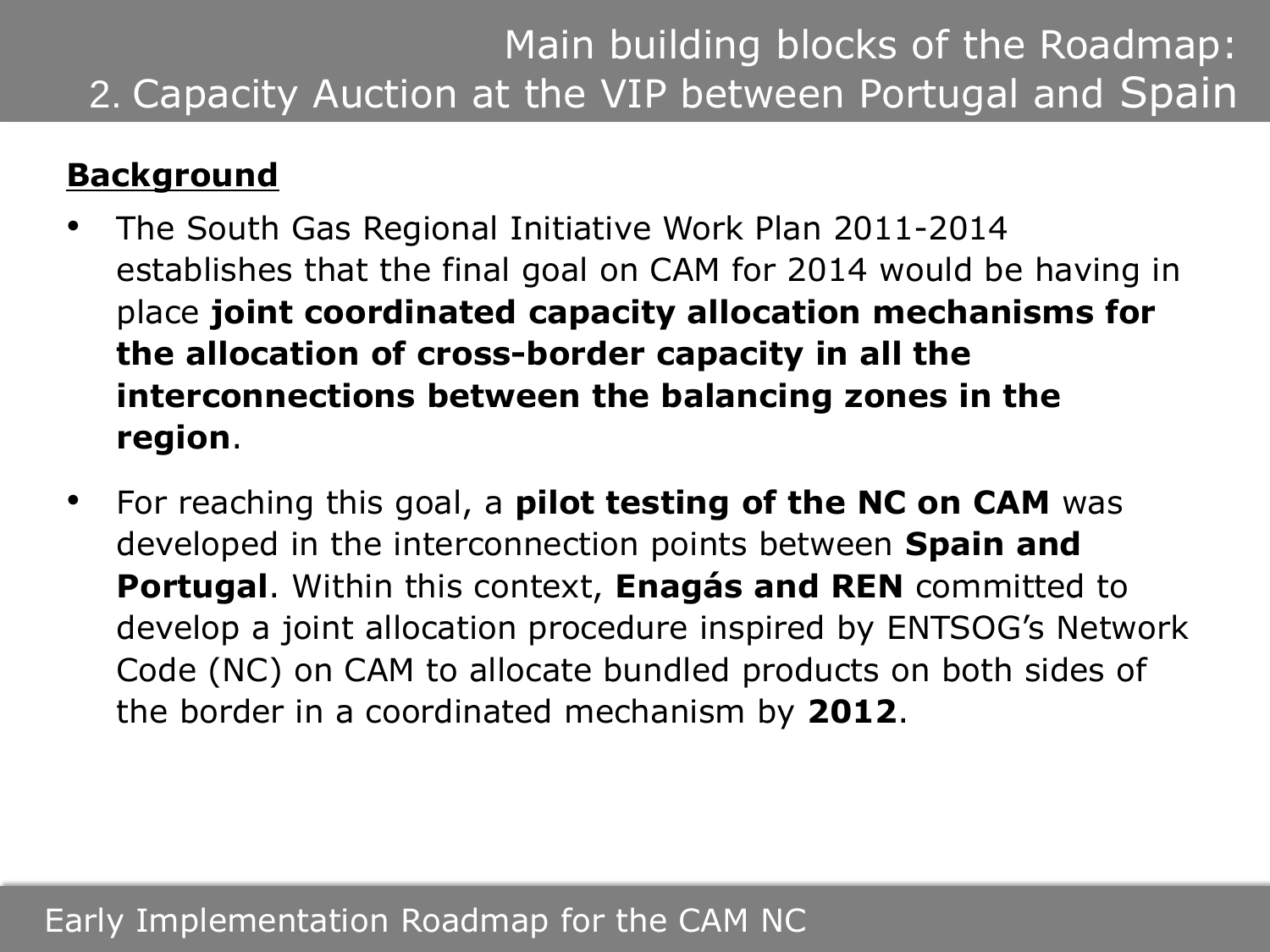## **Project Features**

- Products offered:
	- Capacity to be offered for the gas year  $1<sup>st</sup>$  Oct. 2012 to 30<sup>th</sup> Sep. 2013
	- Existing entry and exit capacity between Spain and Portugal;
	- Capacity available at the **Virtual Interconnection Point** (VIP)<sup>1</sup>.

| <b>Products</b>                | <b>Auctions</b>                              |
|--------------------------------|----------------------------------------------|
| Firm Yearly Products*          | Firm Yearly Products Auction                 |
| Firm Monthly Products*         | Firm Monthly Products Auction                |
| Interruptible Yearly Products  | <b>Interruptible Yearly Products Auction</b> |
| Interruptible Monthly Products | Interruptible Monthly Products Auction       |

 $(*)$  Include the two flow directions: from Portugal to Spain (POR $\rightarrow$ ESP) and from Spain to Portugal (ESP $\rightarrow$ POR).

### • Availability of interruptible products

At the Interruptible Products Auctions, for any given period, no interruptible Product will be offered if less than 95.00% of firm capacity for the firm Product(s) for that period and flow direction has been allocated at the previous Firm Products Auctions.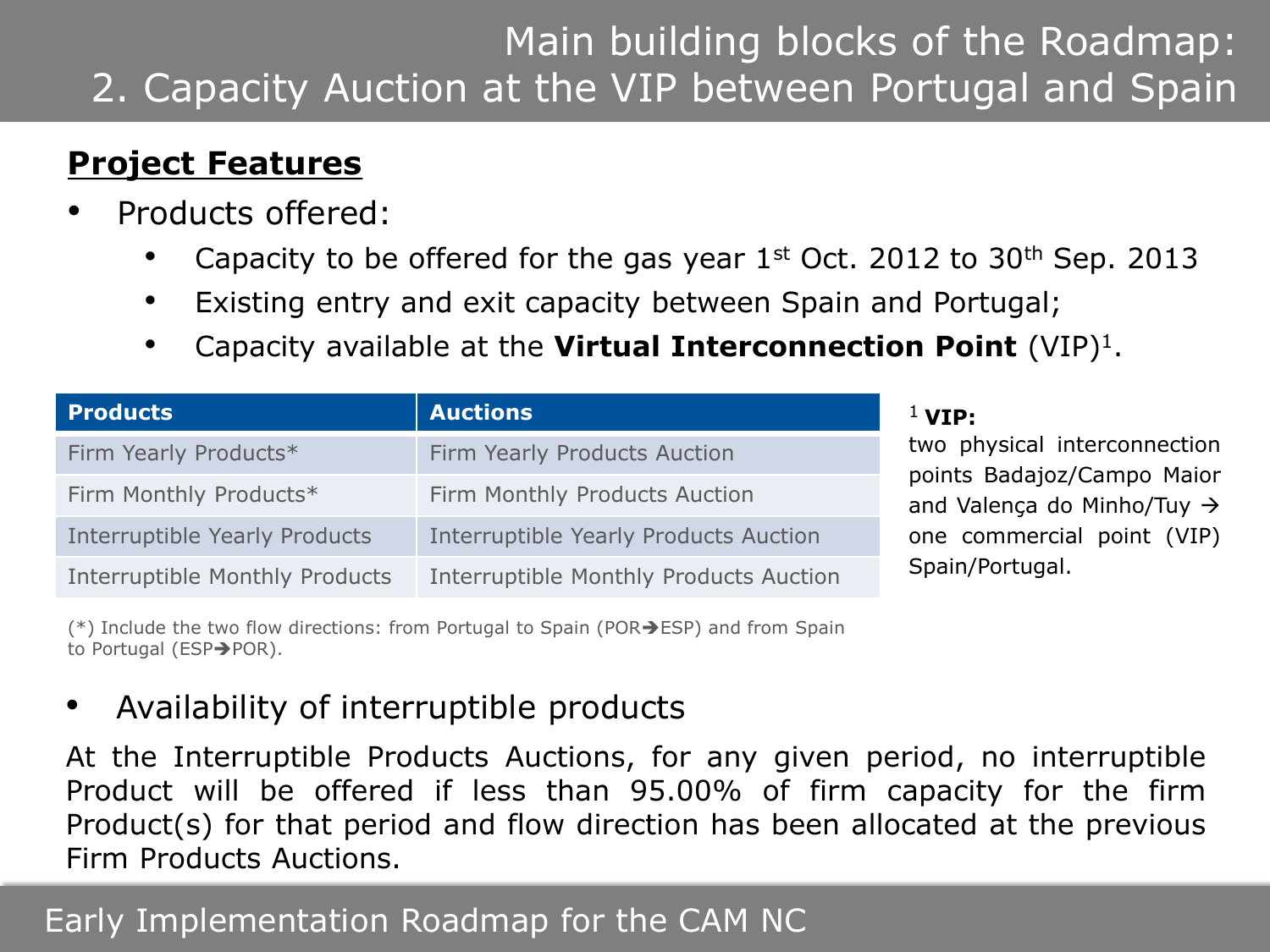# **Project Features (continued)**

- Bundled capacity:
	- Each Product offered includes the **same amount of capacity**
	- Capacities allocated through a **common, single Auction Process**
	- Capacities will be allocated to the **same Shipper** (Company)
	- Capacities in the **secondary market must remain bundled**
- Auction algorithm:
	- Single-round auction
	- One clearing price to all Bidders
	- Process designed to maximize the allocation of capacity (pro-rata)
- Price:
	- Regulated tariff in each country plus
	- Auction Premium (50/50 split)
- It is important to clarify that:
	- Shippers will submit a nomination to each TSO
	- A contract with each TSO shall be signed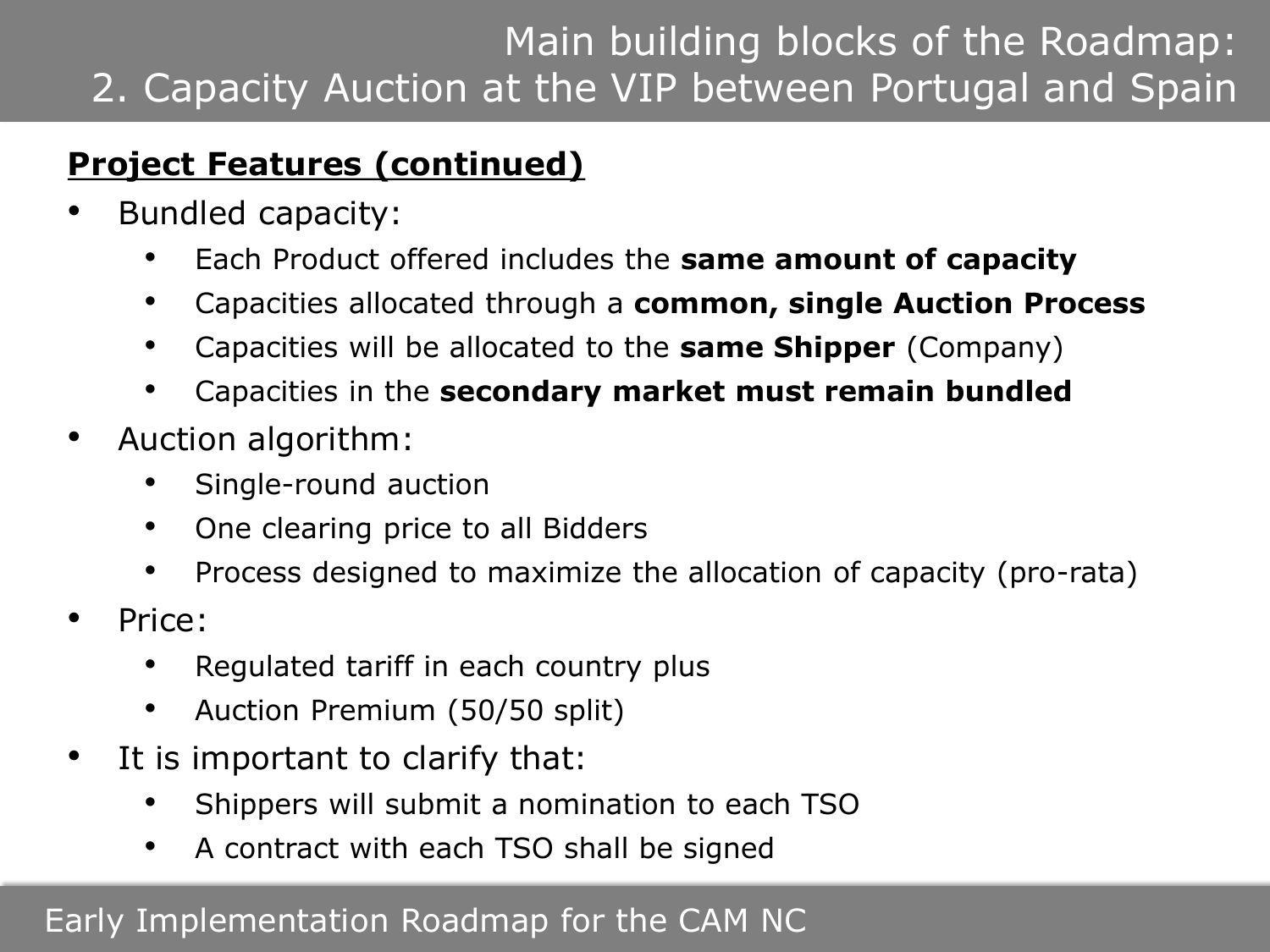## **Key Milestones and Dates**

### **Preparation**

- . Beginning of July: Finalization and publication of associated documentation and corresponding approval by NRA"s
- 5<sup>th</sup> and 11<sup>th</sup> July: Open Information Sessions for Shippers (Madrid and Lisbon)

#### **Auction Calendar**

- 9<sup>th</sup> 18<sup>th</sup> July: Shippers Pre-Qualification Phase
- 19<sup>th</sup> 23<sup>th</sup> July: Shippers Qualification Phase for Firm Yearly Products Auction
- $24<sup>th</sup>$  25<sup>th</sup> July: Firm Yearly Capacity Bidding Window
- 3<sup>rd</sup> 7<sup>th</sup> Sept: Shippers Qualification Phase for Firm Monthly Products Auction
- $10<sup>th</sup>$   $11<sup>th</sup>$  Sept: Firm Monthly Capacity Bidding Window
- $17<sup>th</sup>$   $18<sup>th</sup>$  Sept: Interruptible Products Capacity Bidding Window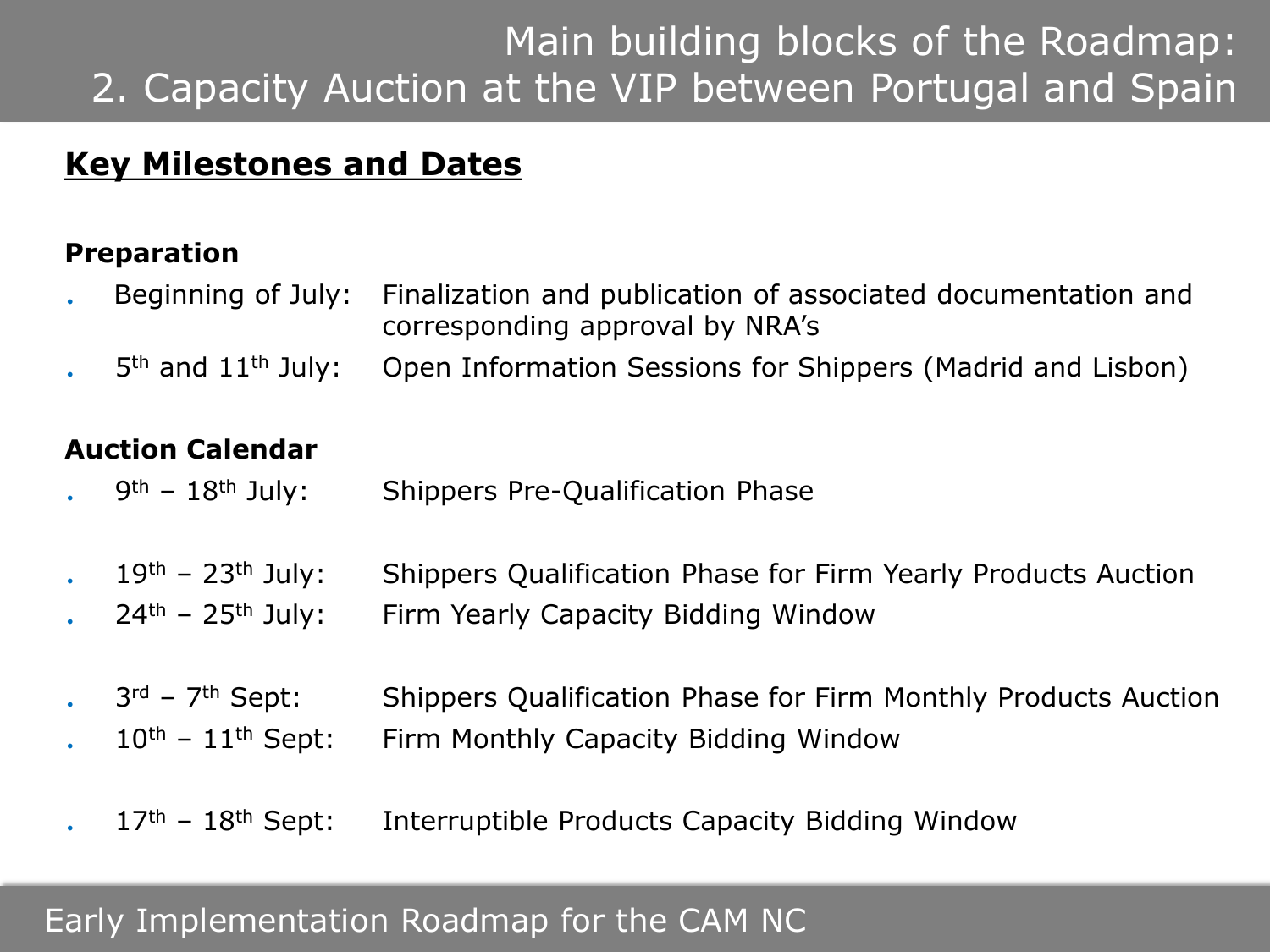#### **Name of project**

Bundling Product - Pilot at Lasów

### **TSOs and countries involved**

- ONTRAS VNG Gastransport GmbH, Germany (ONTRAS)
- Gas Transmission Operator GAZ-SYSTEM S.A., Poland (GAZ-SYSTEM)

#### **Interconnection points involved**

IP Lasów between Germany (ONTRAS) and Poland (GAZ-SYSTEM)

#### **Background to the project and the need that the project is intended to address**

Discussions were held between the National Regulatory Authorities and the TSOs in June 2011. The National Regulatory Authorities suggested for the TSOs to develop and implement a bundled capacity product by 2013.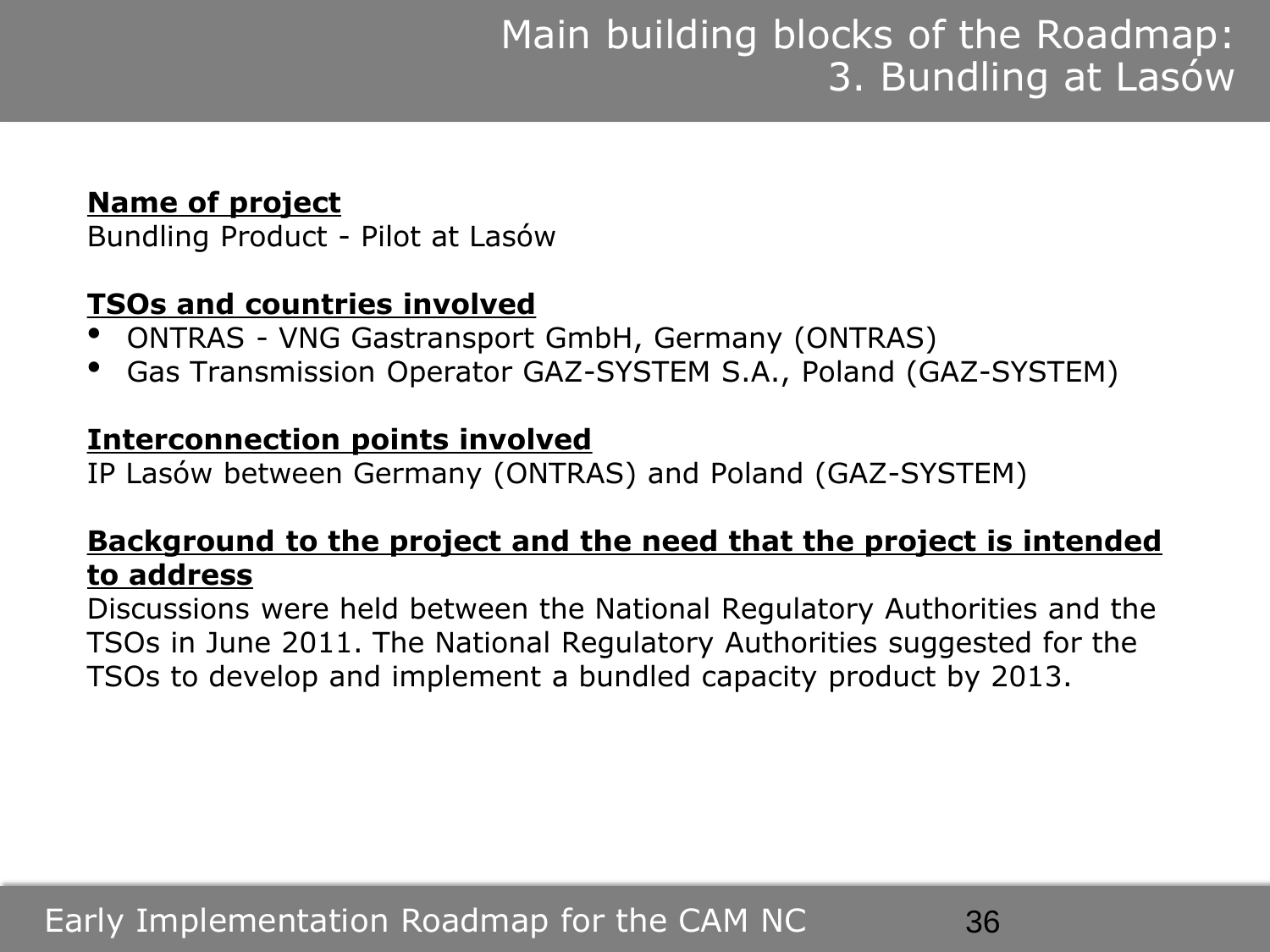# **Aims of the project**

- Define how a bundled capacity product can be implemented between Germany and Poland.
- Early implementation of CAM NC rules (although for the pilot the project has to focus on selected products).
- Via a pilot phase, test if and how further bundled products can be offered.
- Learn from experiences for future cooperation/development stages.
- Work towards the integration of the European gas market.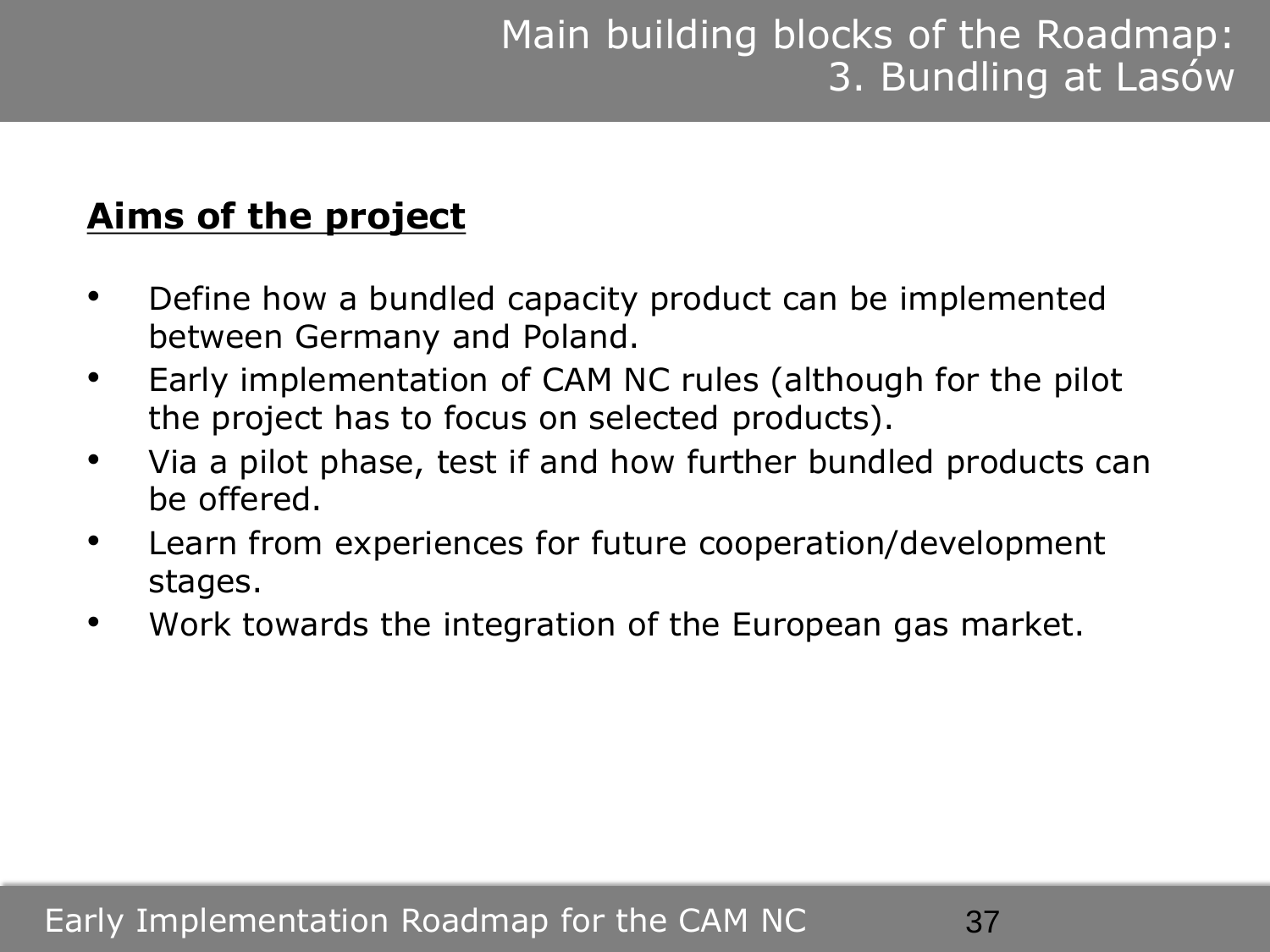### **Key milestones and dates**

- **October 2012:** Development of Cooperation Agreement and Terms and Conditions for both networks
- **October 2012:** Agreement on IT solutions to implement the bundled product
- **April 2013:** Successful implementation of product (IT infrastructure with respective platform and TSO interfaces)
- **May 2013:** Testing and fine-tuning of the systems
- **June 2013:** Go live and first auctions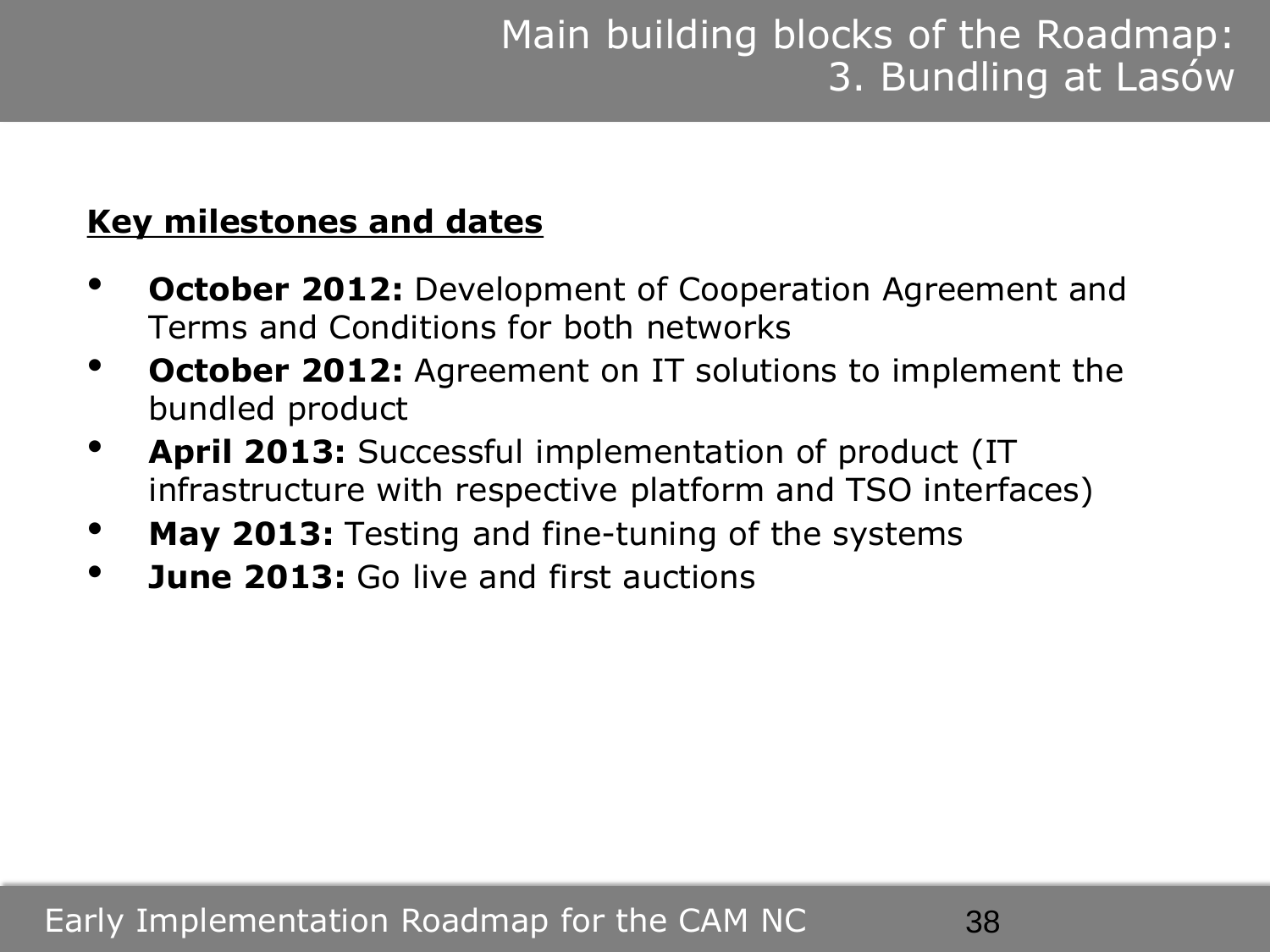## **Evaluation of progress so far**

- **End 2011:** Discussions to agree on nature and arrangement of the project
- **June 2012:** Development of joint Concept Paper and submission to National Regulatory Authorities
- **July 2012:** Approval of Concept Paper by National Regulatory Authorities
- **August 2012:** Reservation of capacities in the ONTRAS network (from current unbundled auction so they can be offered as bundled products in the future)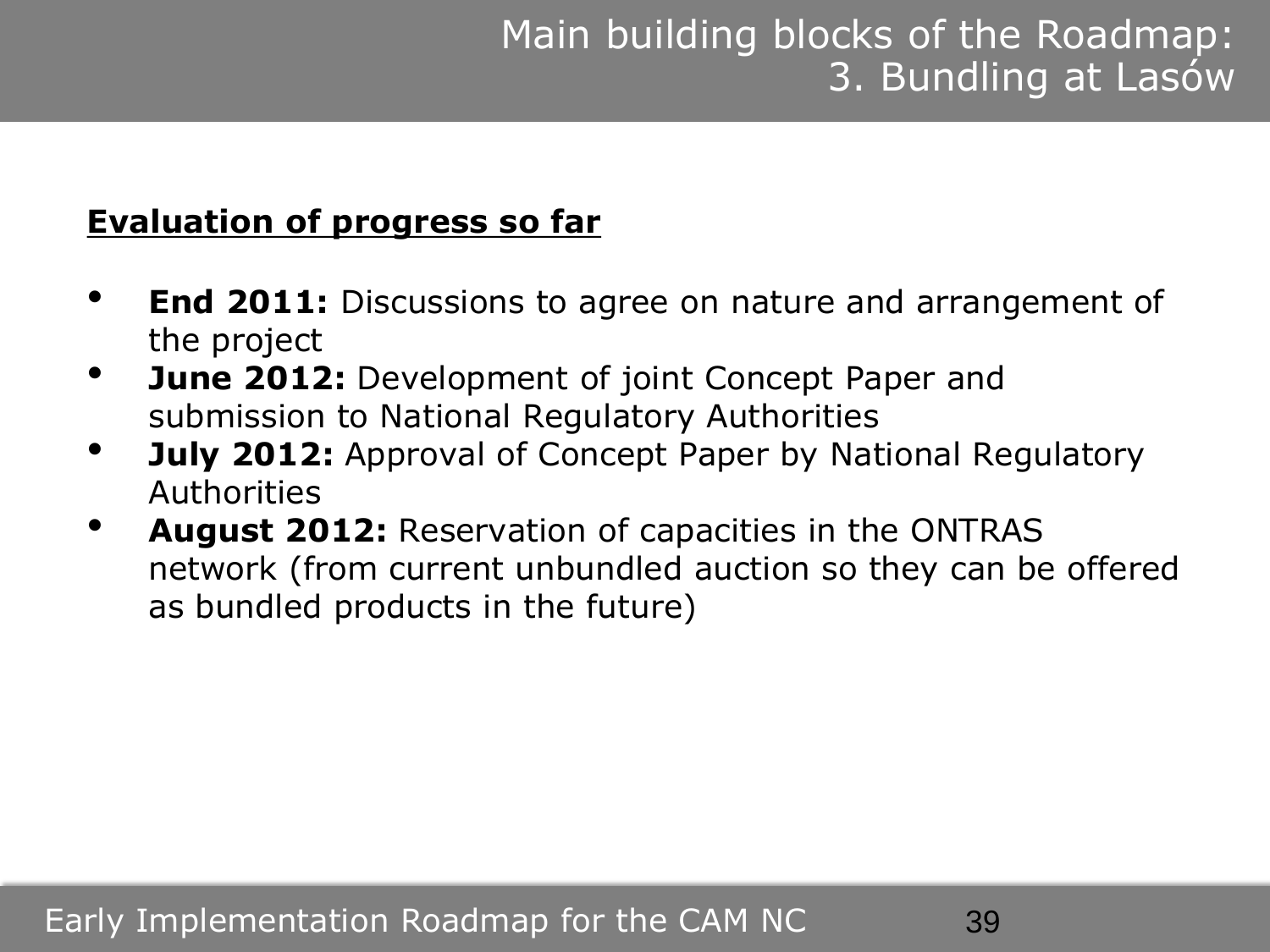**Name of project***:* Bundled capacity allocation at Austria/Italy IP

**TSOs and countries involved:** TAG (Austria) and Snam Rete Gas (Italy)

**Interconnection point involved:** Arnoldstein/Tarvisio

### **Background to the project and the need that the project is intended to address**

Anticipated implementation of CAM Network Code via a proposal for dayahead capacity allocation at Austria-Italy IP

### **Aims of the project**

Development of a procedure to coordinate daily capacity allocation in order to connect Baumgarten and PSV hubs through the allocation of bundled capacity products by explicit auctions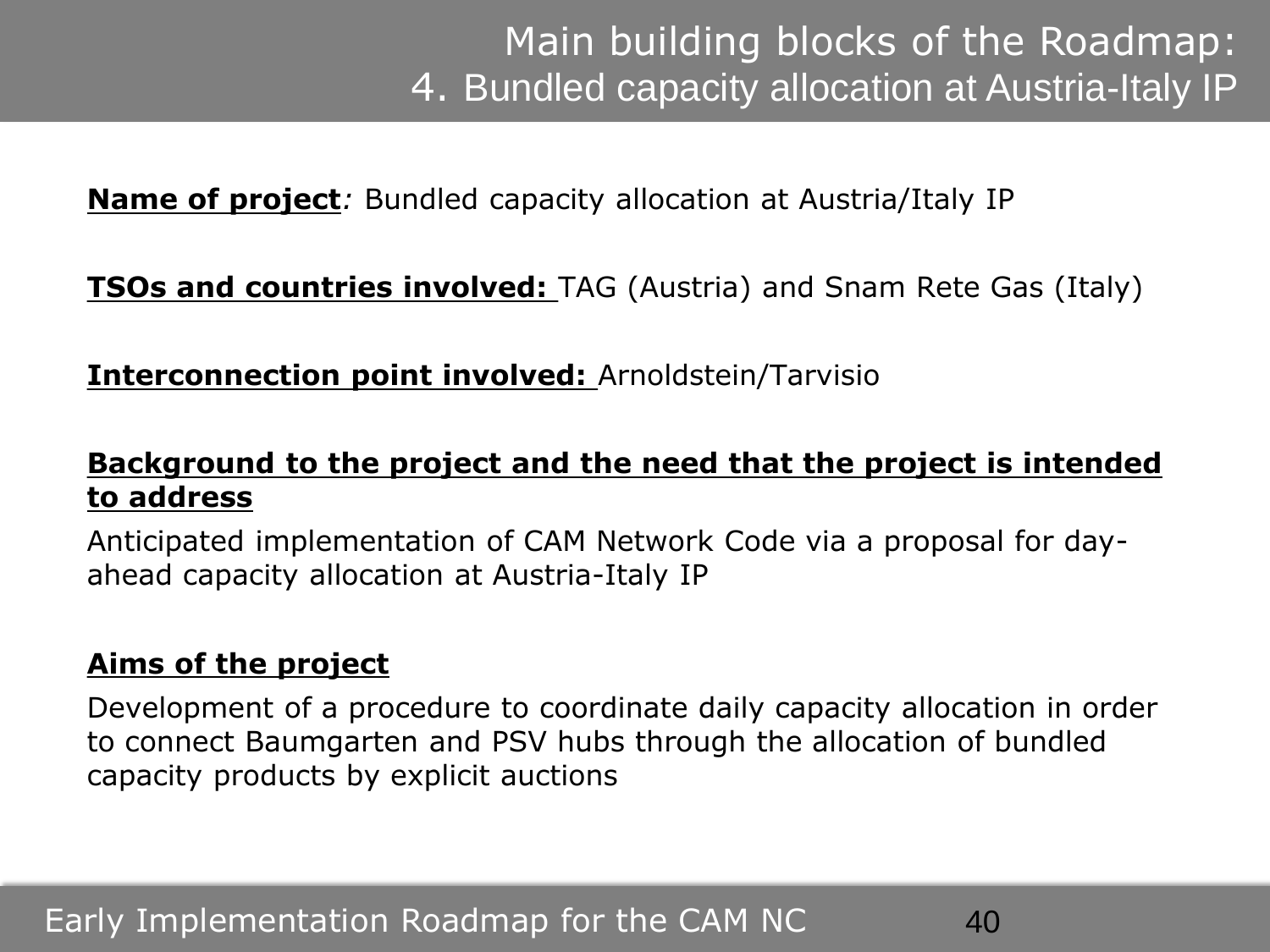## **Key milestones and dates**

- **H2 2011:** TAG-SRG joint development of a procedure to offer day-ahead transportation capacity on interruptible basis at Austrian/Italian border
- **H1 2012:** implementation of a pilot project for the coordinated allocation of day-ahead interruptible capacity; establishment of a NRAs joint task force to design the main features of the evolution of the current mechanism towards CAM NC and CMP provisions. Presentation of the initiative in the SSE GRI.
- **H2 2012:** development of Joint guidelines by NRAs task force shared for comments with the involved TSOs - to be formally consulted in autumn 2012. Key elements of the guidelines:
	- Joint booking platform solutions
	- Capacity to be offered and products
	- Auction elements
	- Transparency requirements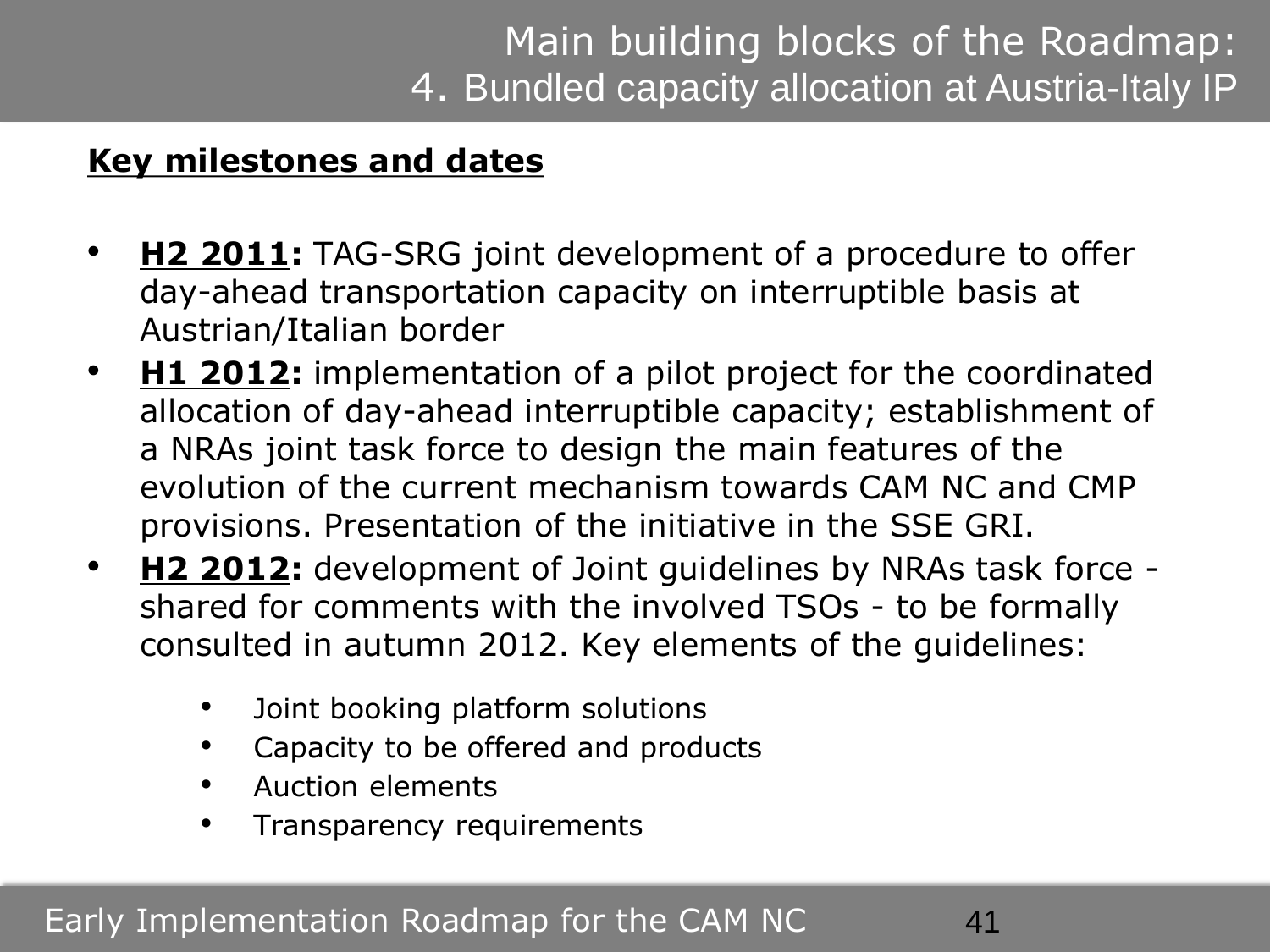## **Key milestones and dates (continued)**

## • **H2 2012: Evaluation of consultation feedback**

- Definition of implementation procedures to jointly offer capacity products
- Start of the consistent modification of the contractual arrangements and regulatory framework adaptations required to allocate the capacity according to the expected CAM NC provisions
- Application to join the "Joint Capacity Platform Initiative" and related operational steps
- **H1 2013:** Allocation of a bundled capacity product (daily firm and interruptible) via auctions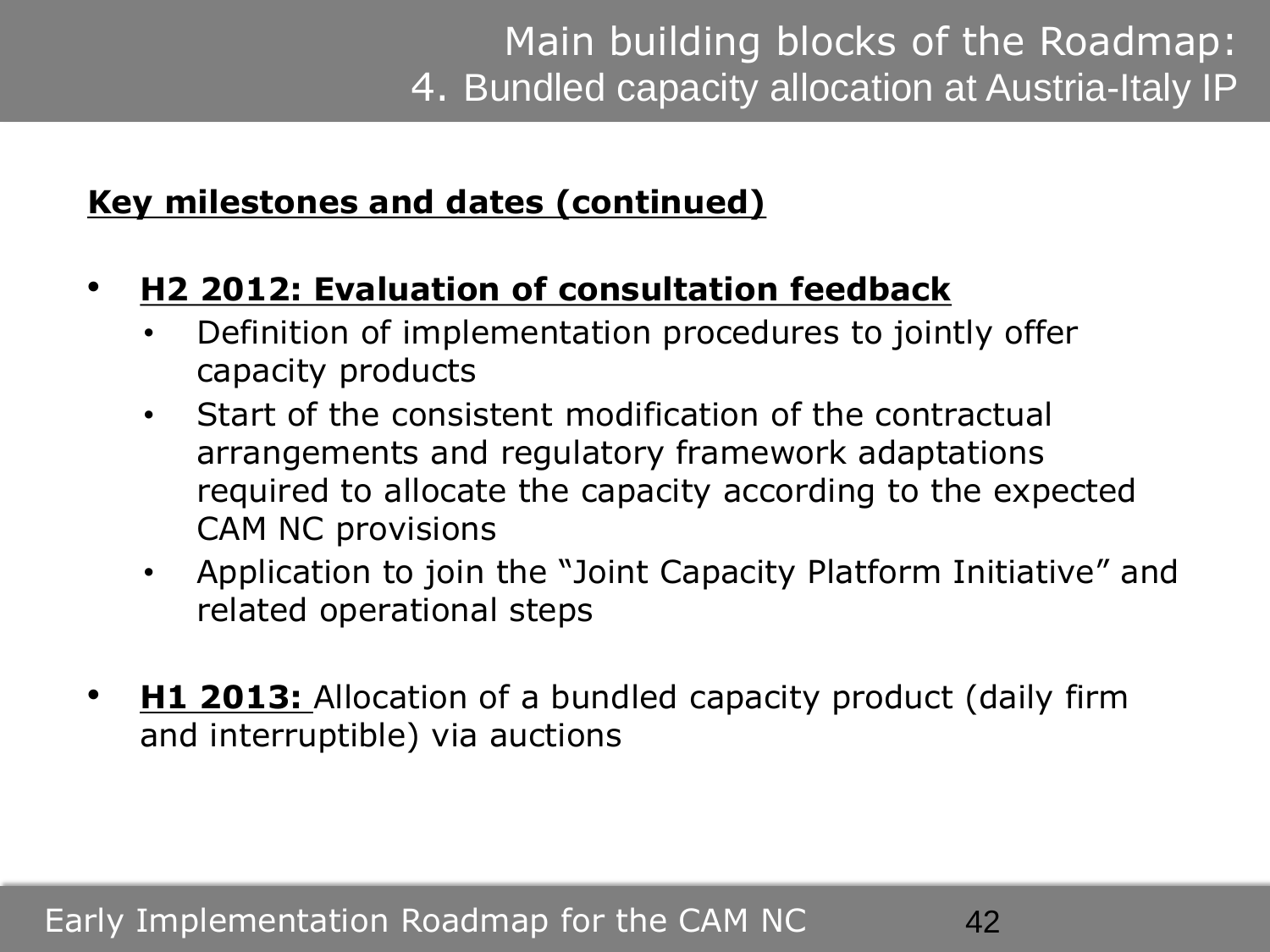# Main building blocks of the Roadmap: 4. Bundled capacity allocation at Austria-Italy IP

#### **Evaluation of progress so far and lessons learned:**

- **On the Austrian side:** TAG started auctioning day-ahead interruptible capacity on 1 March 2012
- **On the Italian side:** the regulator modified the rules for using entry capacity at Tarvisio to allow shippers accessing an extra amount of capacity via nomination, consistently with the results of the TAG"s day Ahead auction
- Evolution of the process and the proposal for joint guidelines development presented in Gas Regional Initiatives context:
	- Good acceptance by shippers of the interim measures adopted and great interest showed by market participants already in the first phase of the project
	- Some price convergence measured between Baumgarten and PSV hubs
	- Not all the provisions of the expected CAM NC are implementable in the short term. Intermediate development steps have been identified but the target is clear and based on the expected CAM NC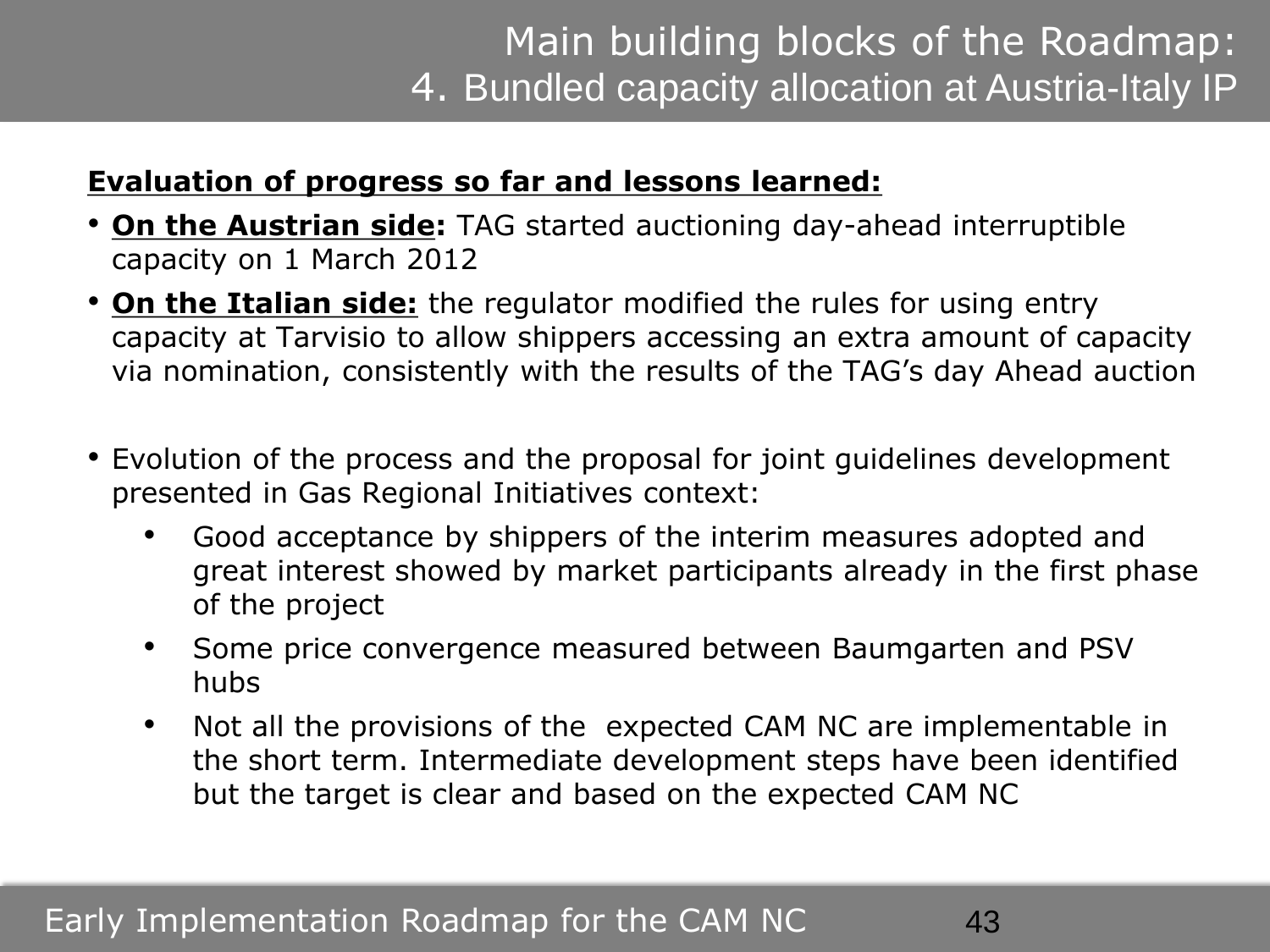## **Name of project**

Hungary/Romania Capacity Bundling project

## **Countries / TSOs involved**

- Hungary / FGSZ
- Romania / Transgaz

## **Interconnection Points involved**

• Csanádpalota (HU)

## **Aims of the Project**

- Implement Capacity bundling according to the FGSZ-Transgaz MoU on Cooperation
- Booking Platform customisable general solution





NATHRAL GAS TRANSMISSION **MEMBER OF THE MOL GROUP**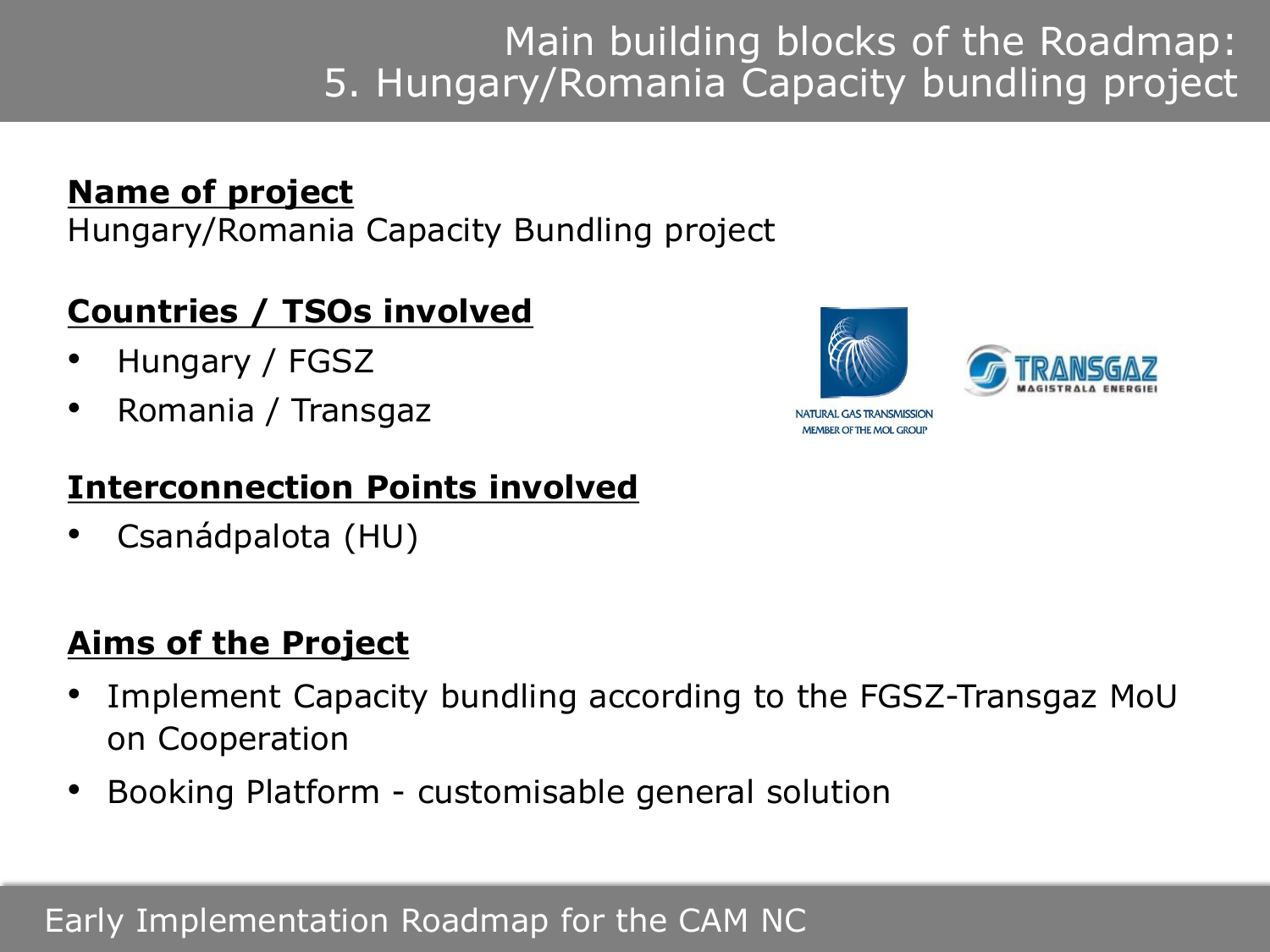## **Background**

- The HU/RO interconnector went operational in fall 2010
- The project was eligible for EEPR funding
- It serves the purposes of both market facilitation and security of supply
- FGSZ and Transgaz signed a MoU in July 2012 in order to cooperate on 3rd Energy Package issues, establishing joint working groups for:
	- Capacity bundling (pilot project #1)
	- Alignment of network usage dimensions (pilot project #2)
	- Operational balancing
	- Commercial balancing (pilot project #3)
	- Bidirectional interconnection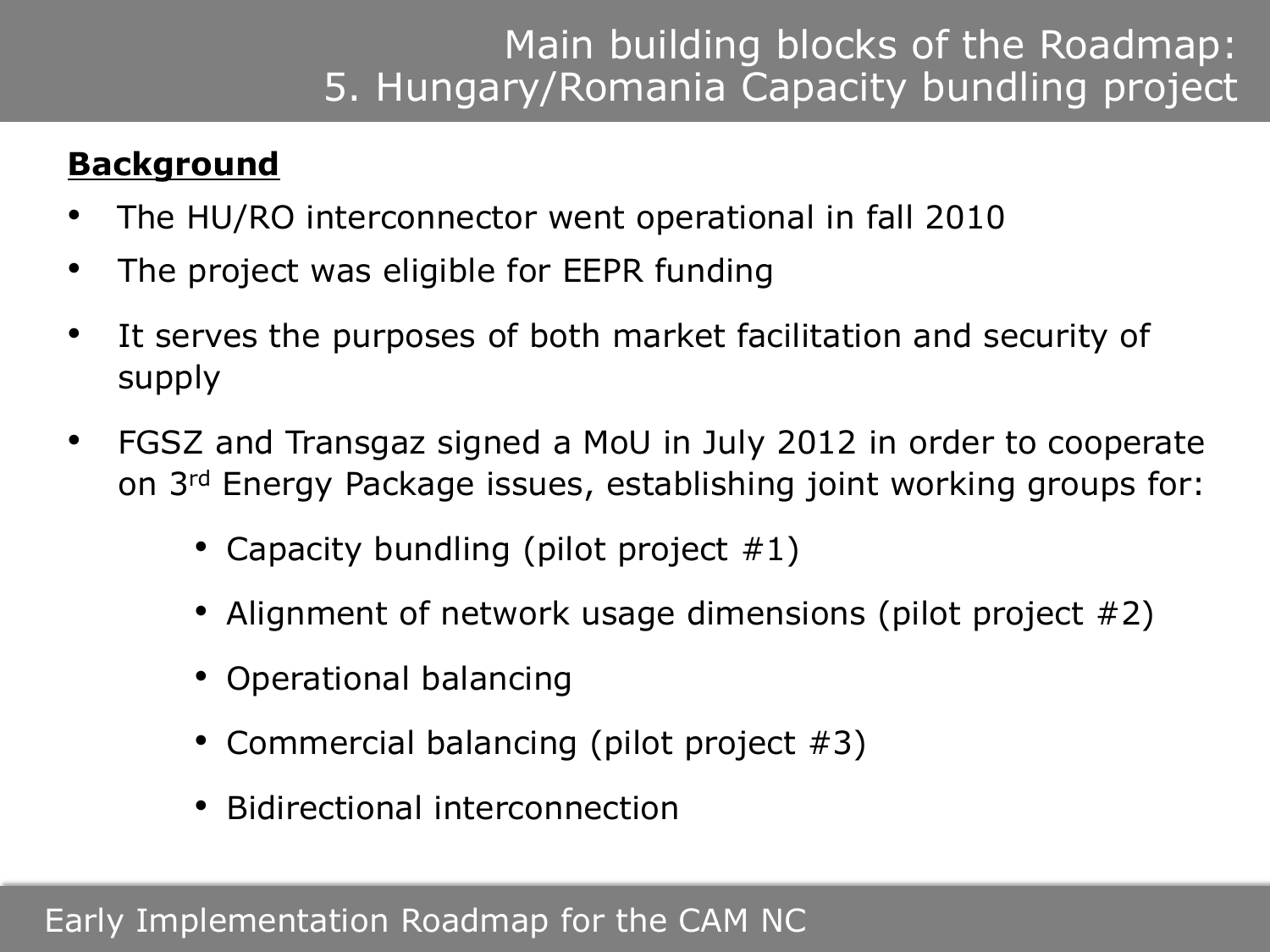## **Project Features**

- **Capacity bundling (pilot project #1)**
	- Phase  $I$  short term products
		- Creation of the Romanian VTP
		- Harmonized VTP-VTP access rules involving NRAs
		- Harmonization of gas day (according to CAM NC)
		- Bundling of monthly & day-ahead capacity
	- Phase II mid and long term products
		- Bundling of quarterly and yearly capacity
	- Stepwise adoption of the proposed CAM NC auction calendar
	- Functional Booking Platform general solution (15 September 2012)
		- Customisable solution that manages diverse TSO IT systems
		- Phase I & II. capacity products
		- CAM NC auction algorithms (uniform price and ascending clock)
		- Shipper authentication
		- Handling with nominations and renominations
		- Matching and allocation
		- Secondary capacity trade
		- Capacity check (under development)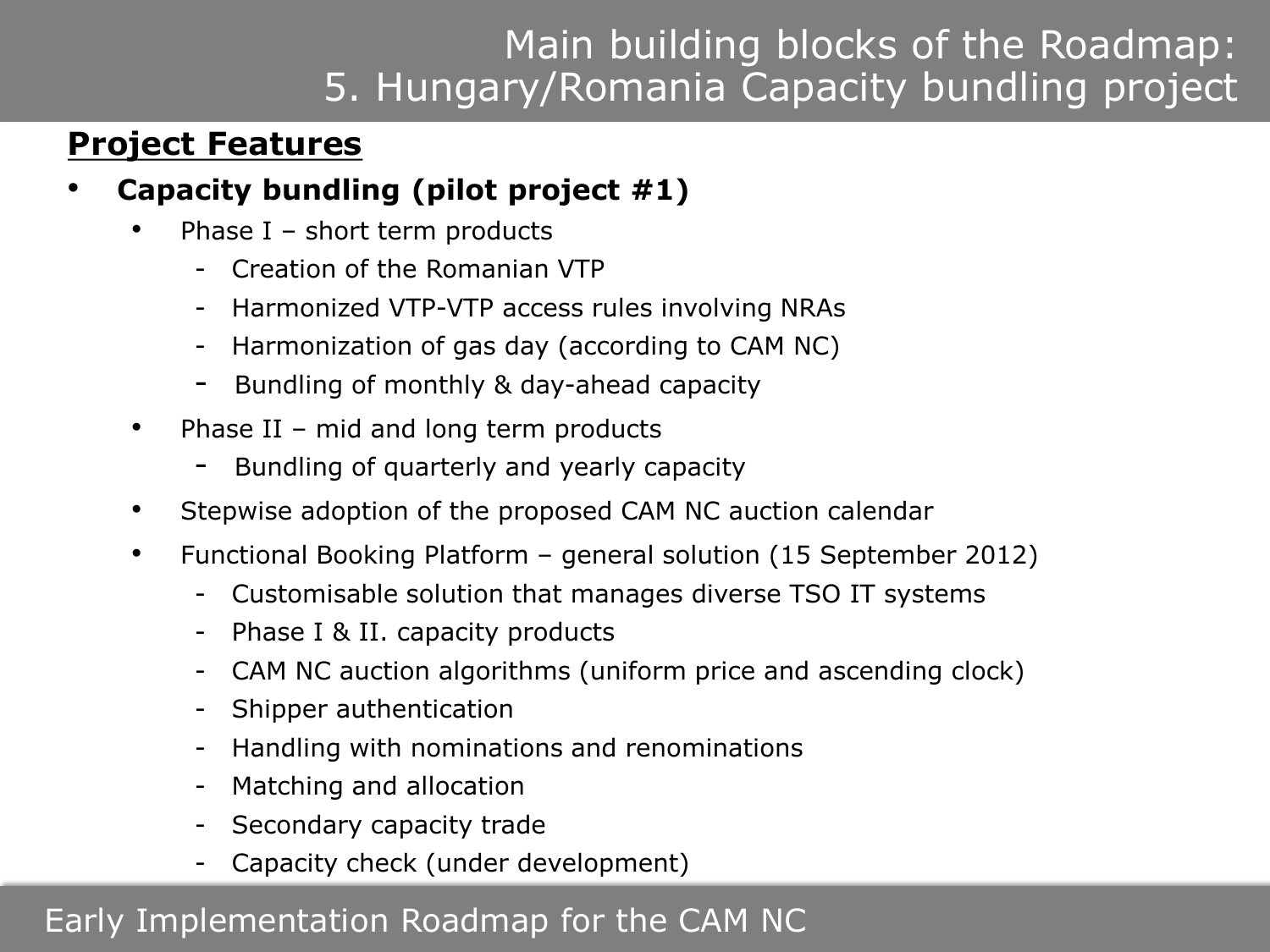| IP RBP<br><b>Auction</b>                                                 | <b>Nomination</b><br><b>Capacities</b> | <b>Admin</b><br><b>Contracts</b>                             |                          |                     |                       | 04.09.2012 16:01<br><b>UTC</b> | $\mathcal{S}$<br>admin<br>admin |
|--------------------------------------------------------------------------|----------------------------------------|--------------------------------------------------------------|--------------------------|---------------------|-----------------------|--------------------------------|---------------------------------|
| <b>DAILY AUCTIONS DETAILS</b>                                            |                                        |                                                              |                          |                     |                       |                                |                                 |
| PLEASE SELECT THE AUCTION PARAMETERS!                                    |                                        |                                                              |                          |                     |                       |                                |                                 |
| Interconnector: HUN > ROU                                                | $\overline{\mathbf v}$                 | Product: 05.09.2012 Gas Day                                  | $\overline{\phantom{a}}$ |                     |                       |                                | <b>Closed</b>                   |
| <b>DETAILS</b>                                                           |                                        |                                                              |                          |                     |                       |                                |                                 |
| LEI Cap. offered:<br>kWh/day Clearing price:<br>Reserve p.: HUF<br>$-96$ |                                        |                                                              |                          | Cap. allocated:     | kWh/day C. fee/unit:  | HUF C. fee/unit:<br>LEI        |                                 |
| 0.16<br>12.00                                                            |                                        | 5 000 000<br>25.00                                           |                          |                     | 5 000 000             | 15.00                          | 0.20                            |
| Network user                                                             | Timestamp                              | Bid q.<br>kWh/d                                              | Price<br>96              | Minimum q.<br>kWh/d | Allocated q.<br>kWh/d | <b>Clearing fee</b>            | <b>Clearing fee</b>             |
| NU1                                                                      | 15:53                                  | 1 000 000                                                    | 100.00                   | 1 000 000           | 1 000 000             | 15 000 000.00 HUF              | 200 000.00 LEI                  |
| NU <sub>2</sub>                                                          | 15:55                                  | 1500000                                                      | 100.00                   | 1 500 000           | 1500000               | 22 500 000.00 HUF              | 300 000.00 LEI                  |
| NU <sub>2</sub>                                                          | 15:56                                  | 2 000 000                                                    | 75.00                    | 2 000 000           | 2 000 000             | 30 000 000.00 HUF              | 400 000.00 LEI                  |
| NU1                                                                      | 15:54                                  | 1500000                                                      | 50.00                    | 1 500 000           | $\mathbf{0}$          | 0.00 HUF                       | 0.00 LEI                        |
| NU <sub>2</sub>                                                          | 15:56                                  | 1 000 000                                                    | 50.00                    | 1 000 000           | $\mathbf{0}$          | 0.00 HUF                       | 0.00 LEI                        |
| NU3                                                                      | 15:57                                  | 1500000                                                      | 50.00                    | 1500000             | $\mathbf 0$           | 0.00 HUF                       | 0.00 LEI                        |
| NU1                                                                      | 15:55                                  | 500 000                                                      | 25.00                    | 250 000             | 500 000               | 7 500 000.00 HUF               | 100 000.00 LEI                  |
|                                                                          |                                        |                                                              |                          |                     |                       |                                |                                 |
|                                                                          |                                        |                                                              |                          |                     |                       |                                |                                 |
|                                                                          |                                        |                                                              |                          |                     |                       |                                |                                 |
|                                                                          |                                        |                                                              |                          |                     |                       |                                |                                 |
|                                                                          |                                        |                                                              |                          |                     |                       |                                |                                 |
|                                                                          |                                        |                                                              |                          |                     |                       |                                |                                 |
|                                                                          |                                        |                                                              |                          |                     |                       |                                |                                 |
|                                                                          |                                        | <b>Admin view: Daily auction details</b><br>(auction closed) |                          |                     |                       |                                |                                 |
|                                                                          |                                        |                                                              |                          |                     |                       |                                |                                 |
|                                                                          |                                        |                                                              |                          |                     |                       |                                |                                 |
|                                                                          |                                        |                                                              |                          |                     |                       |                                |                                 |
|                                                                          |                                        |                                                              |                          |                     |                       |                                |                                 |
| $\left\vert \mathcal{A}\right\vert$                                      |                                        |                                                              |                          |                     |                       |                                | $\mathbb{R}$                    |
|                                                                          |                                        |                                                              |                          |                     |                       |                                | <b>Overview</b>                 |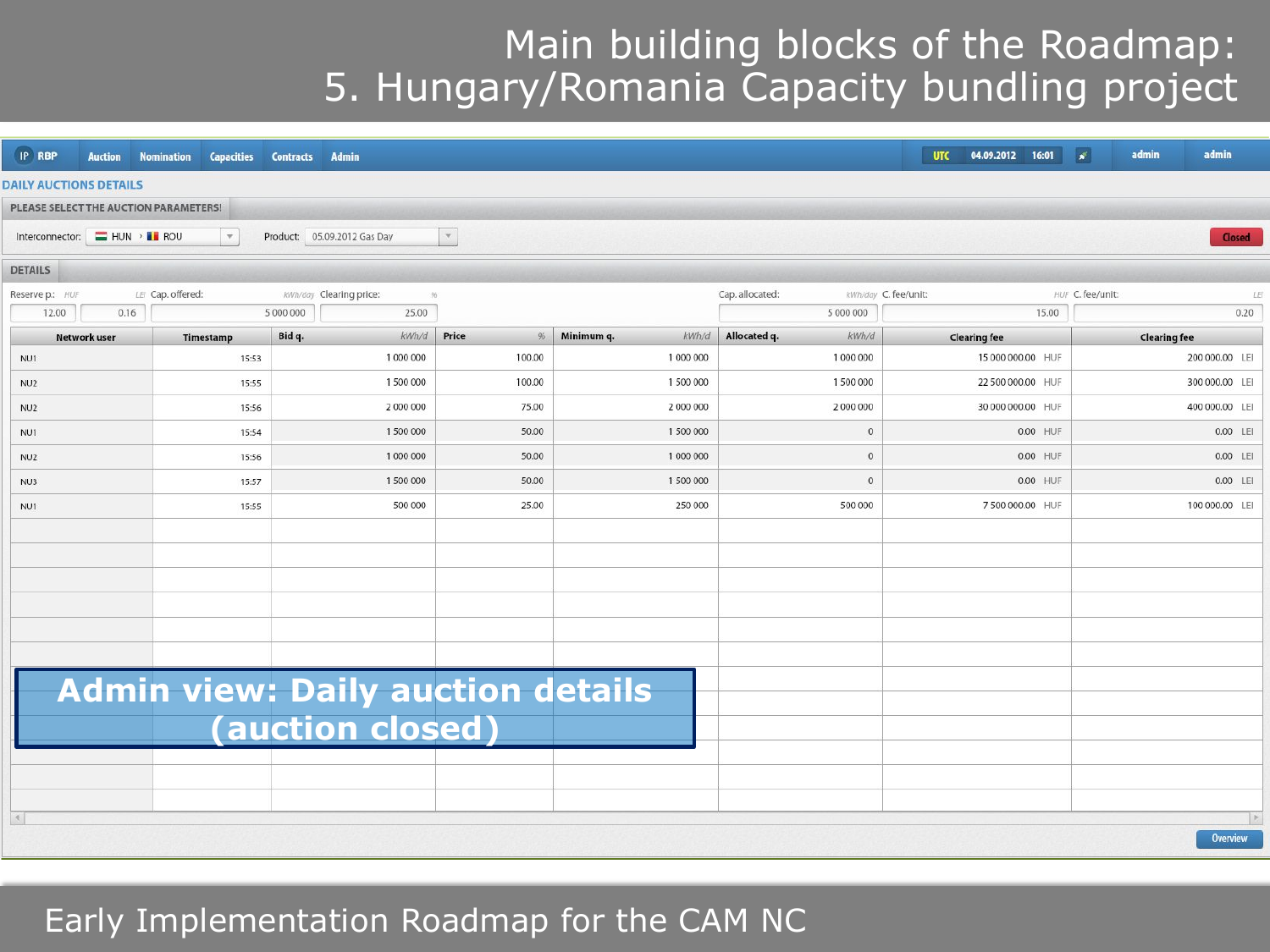# **Project Features (continued)**

## • **Alignment of the network usage dimensions (pilot project #2)**

- Gas day and gas year harmonization according to CAM NC
- Units of measurement: Csanádpalota border metering station has been prepared for kWh (25°C/0°C) measurement
	- Hungarian metering system: Transition from MJ ( $15^{\circ}$ C/15°C) to kWh ( $25^{\circ}$ C/0°C) required. HEO initiated a public consultation about a possible solution developed by FGSZ.
	- Romanian metering system: Transition from kWh  $(15^{\circ}C/15^{\circ}C)$  to kWh (25°C/0°C) required

## • **Operational balancing**

- OBA Agreement signed (end of August 2012)
- **Commercial balancing (pilot project #3)**
	- Alignment of commercial balancing rules across balancing zones
	- Enabling cross-border trade of balancing products via VTPs

## • **Bidirectional interconnection**

- At the moment, only HU  $\rightarrow$  RO products are available
	- Phase I. Introduction of backhaul capacities
	- Phase II. Physical reverse flow